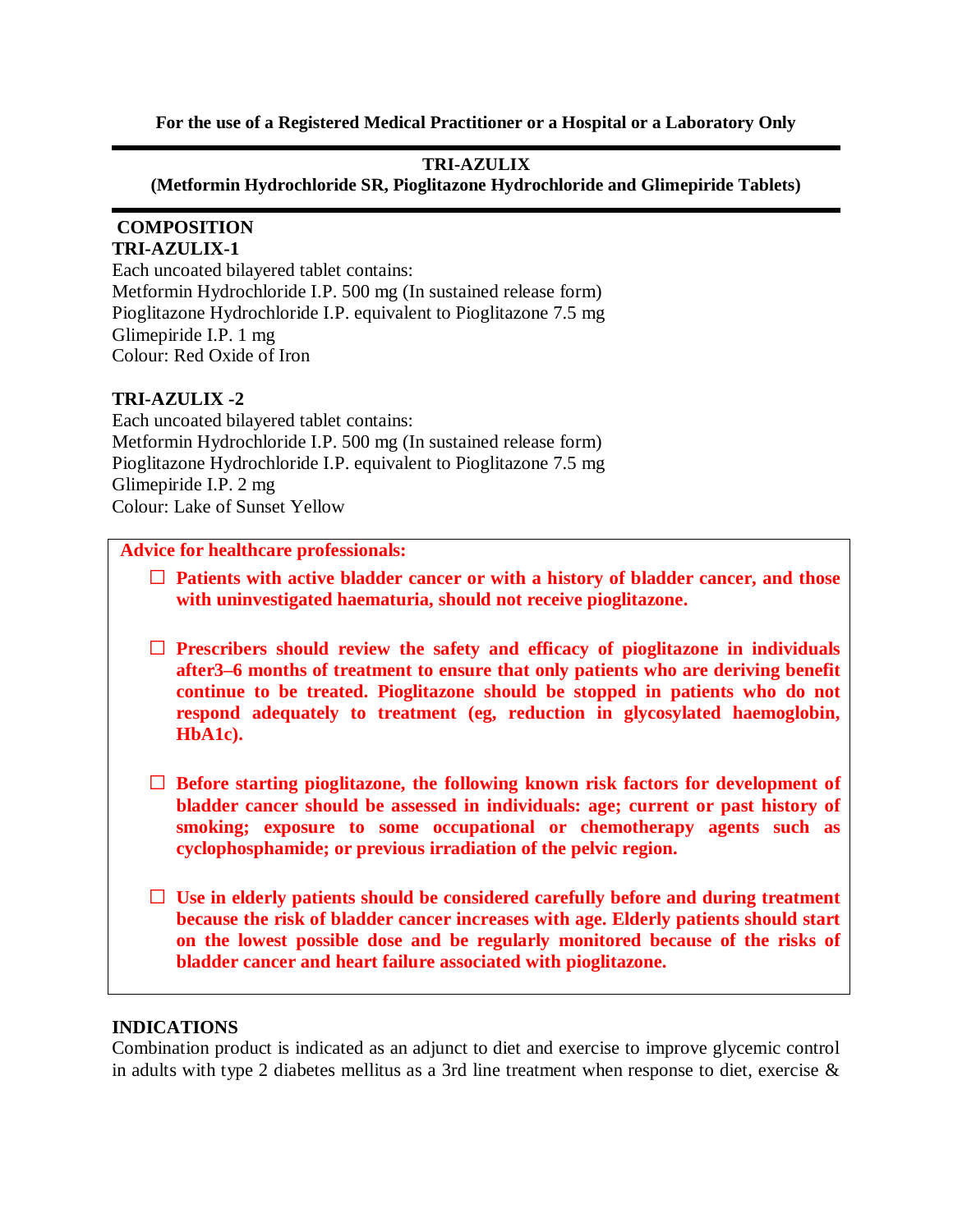single agents and to the second line therapy with two drugs do not result in adequate glycemic control.

The drug should not be used as first line of therapy for diabetes.

Important Limitation of Use:

Not for treatment of type 1 diabetes or diabetic ketoacidosis.

# **POSOLOGY AND METHOD OF ADMINISTRATION**

The basis for successful treatment of diabetes is a good diet, regular physical activity, as well as routine checks of blood and urine. Tablets or insulin cannot compensate if the patient does not keep to the recommended diet. Dosage is determined by the results of blood and urinary glucose determinations.

- The use of Tri-Azulix in the management of type 2-diabetes should be individualized on the basis of effectiveness and tolerability.
- The starting doses of Tri-Azulix should be based on the patient's current regimen of pioglitazone and/or glimepiride and/or metformin and the starting doses of these three drugs. The usual starting dose of Tri-Azulix-1 is one or two tablets once daily and
- Tri-Azulix-2 is one tablet once daily.
- To reduce the gastrointestinal side effects associated with metformin, the drug should be administered with a meal.
- After initiation of Tri-Azulix or with dose increase, patients should be carefully monitored for adverse events related to fluid retention. Those patients who may be more sensitive to antihyperglycemic drugs should be monitored carefully during dose adjustment.
- The dosage of Tri-Azulix should be gradually titrated, as needed, based on the adequacy of the therapeutic response.
- The total daily doses of Tri-Azulix should not exceed more than 4 tablets once daily.
- Any change in diabetic therapy should be undertaken with care and appropriate monitoring as changes in glycemic control can occur. Patients should be observed carefully for hypoglycemia (1-2 weeks) when being transferred to Tri-Azulix, especially from longer half-life sulfonylureas (e.g. chlorpropamide) due to potential overlapping of drug effect.
- Sufficient time should be given to assess adequacy of therapeutic response. Ideally, the response to therapy should be evaluated using A1C, which is a better indicator of longterm glycemic control than FPG alone. A1C reflects glycemia over the past two to three months. In clinical use, it is recommended that patients be treated with Tri-Azulix for a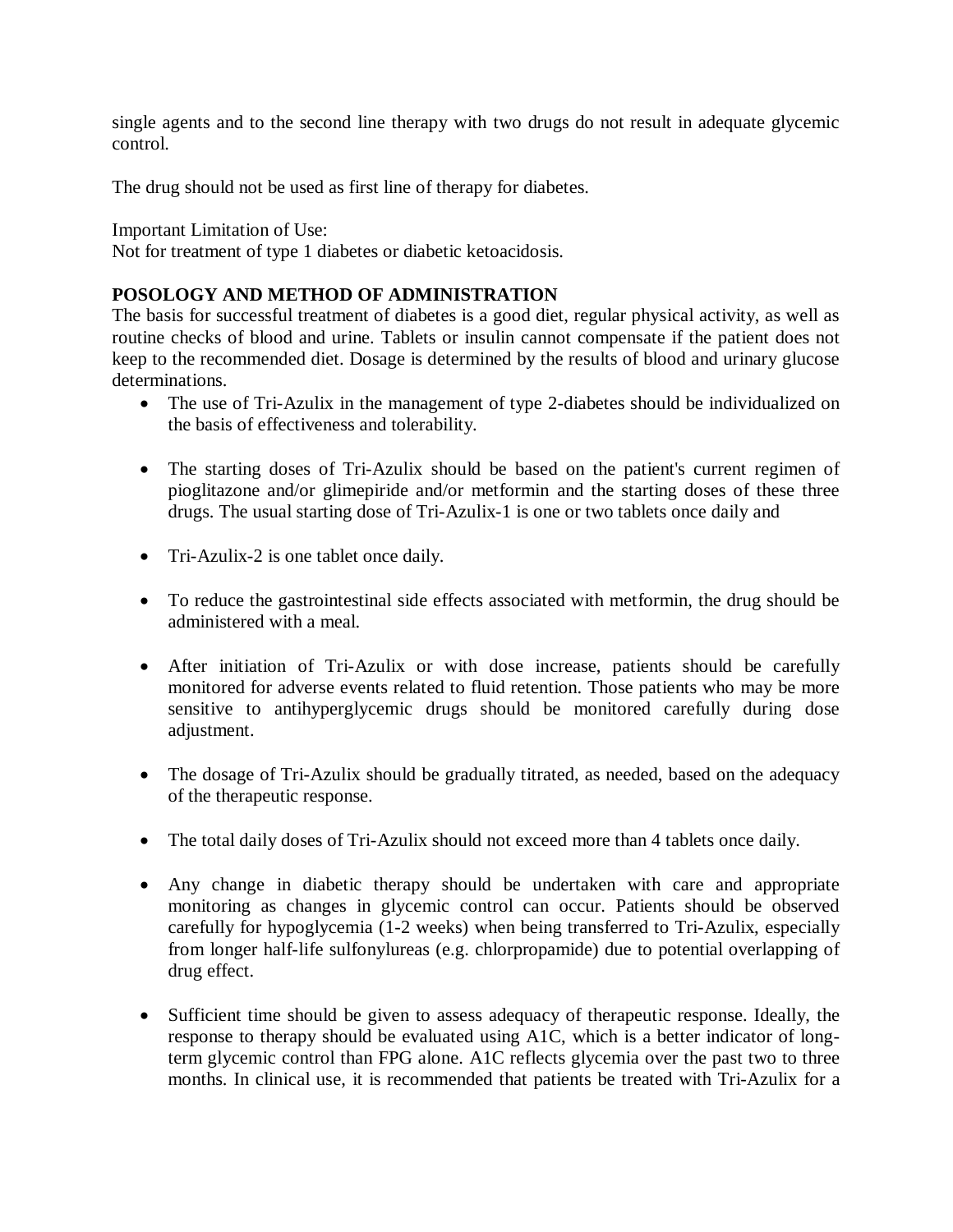period of time adequate to evaluate change in A1C (8-12 weeks) unless glycemic control as measured by FPG deteriorates.

• Patients should be informed that Tri-Azulix must be swallowed whole and not chewed, cut, or crushed, and that the inactive ingredients may occasionally be eliminated in the feces as a soft mass that may resemble the original tablet.

# Special populations

Tri-Azulix is not recommended for use in pregnancy, nursing mothers, pediatric patients, renal failure or renal dysfunction (creatinine clearance< 60 ml/min) and hepatic impairment.

# Elderly

As metformin is excreted via the kidney, and elderly patients have a tendency to decreased renal function, elderly patients taking Tri-Azulix should have their renal function monitored regularly. Physicians should start treatment with the lowest available dose and increase the dosage gradually.

# **CONTRAINDICATIONS**

- $\Box$  Hypersensitivity to the active substances or to any of the excipients
- $\Box$  Patients with established NYHA class III or IV heart failure
- $\Box$  Acute or chronic disease which may cause tissue hypoxia such as cardiac or respiratory
- $\Box$  failure, recent myocardial infarction, shock
- $\Box$  Hepatic impairment
- $\Box$  Acute alcohol intoxication, alcoholism
- $\Box$  Diabetic ketoacidosis or diabetic pre-coma
- $\Box$  Renal failure or renal dysfunction (creatinine clearance  $\leq 60$  ml/min)
- $\Box$  Acute conditions with the potential to alter renal function such as:
	- Dehydration
	- Severe infection
	- Shock
	- Intravascular administration of iodinated contrast agents
- $\Box$  Lactation

# **SPECIAL WARNINGS AND PRECAUTIONS FOR USE Pioglitazone**

#### *Fluid retention and cardiac failure*

Pioglitazone can cause fluid retention, which may exacerbate or precipitate heart failure. When treating patients who have at least one risk factor for development of congestive heart failure (e.g. prior myocardial infarction or symptomatic coronary artery disease or the elderly), physicians should start with the lowest available dose and increase the dose gradually. Patients should be observed for signs and symptoms of heart failure, weight gain or oedema; particularly those with reduced cardiac reserve. There have been post-marketing cases of cardiac failure reported when pioglitazone was used in combination with insulin or in patients with a history of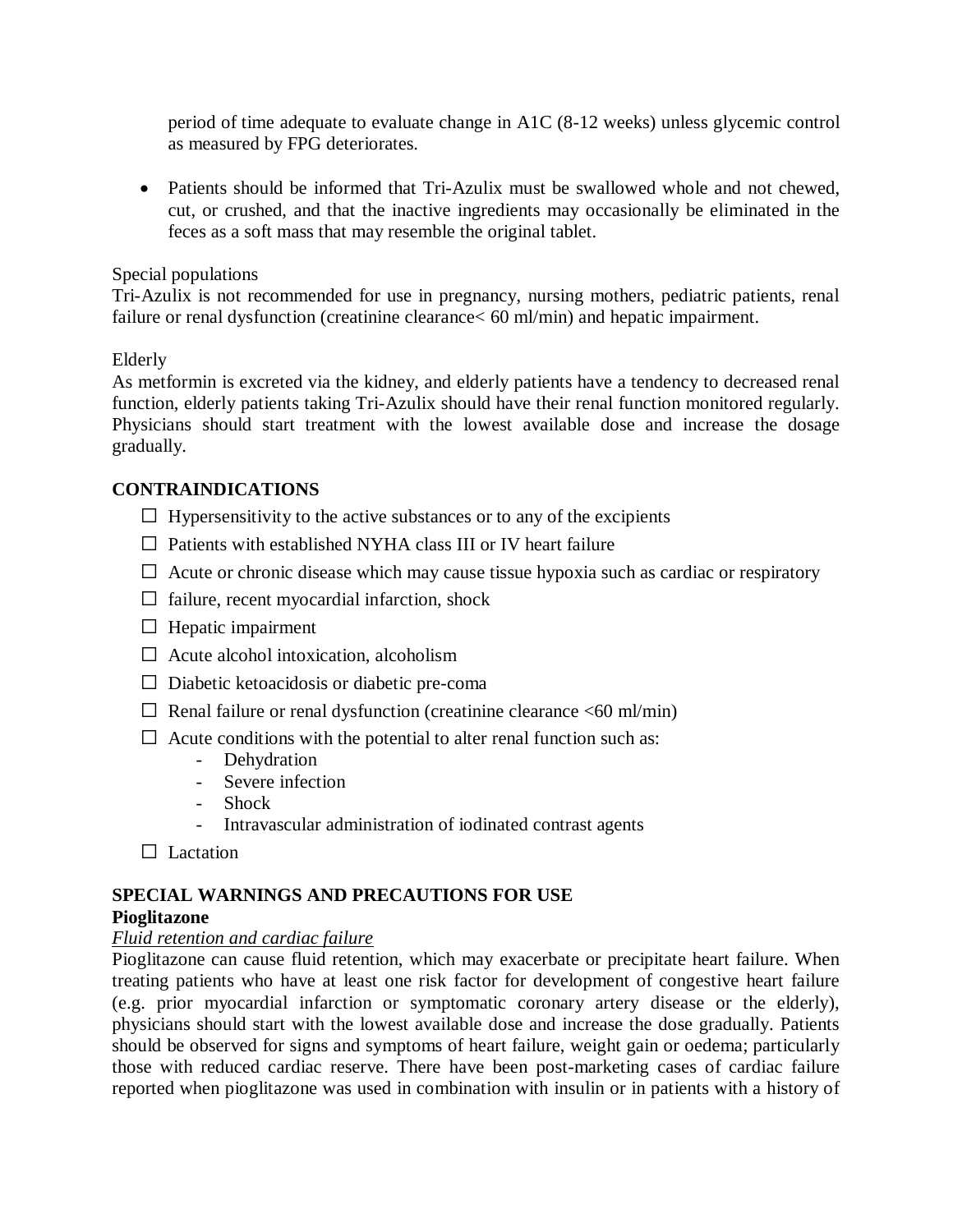cardiac failure. Patients should be observed for signs and symptoms of heart failure, weight gain and oedema when pioglitazone is used in combination with insulin. Since insulin and pioglitazone are both associated with fluid retention, concomitant administration may increase the risk of oedema. Post marketing cases of peripheral oedema and cardiac failure have also been reported in patients with concomitant use of pioglitazone and nonsteroidal anti-inflammatory drugs, including selective COX-2 inhibitors. Pioglitazone should be discontinued if any deterioration in cardiac status occurs.

A cardiovascular outcome study of pioglitazone has been performed in patients under 75 years with type 2 diabetes mellitus and pre-existing major macrovascular disease. Pioglitazone or placebo was added to existing antidiabetic and cardiovascular therapy for up to 3.5 years. This study showed an increase in reports of heart failure, however this did not lead to an increase in mortality in this study.

#### *Elderly*

Combination use with insulin should be considered with caution in the elderly because of increased risk of serious heart failure.

In light of age- related risks (especially bladder cancer, fractures and heart failure), the balance of benefits and risks should be considered carefully both before and during treatment in the elderly.

#### *Bladder Cancer*

Cases of bladder cancer were reported more frequently in a meta-analysis of controlled clinical trials with pioglitazone (19 cases from 12506 patients, 0.15%) than in control groups (7 cases from 10212 patients, 0.07%) HR=2.64 (95% CI 1.11-6.31, P=0.029). After excluding patients in whom exposure to study drug was less than one year at the time of diagnosis of bladder cancer, there were 7 cases (0.06%) on pioglitazone and 2 cases (0.02%) in control groups. Available epidemiological data also suggest a small increased risk of bladder cancer in diabetic patients treated with pioglitazone in particular in patients treated for the longest durations and with the highest cumulative doses. A possible risk after short term treatment cannot be excluded.

Risk factors for bladder cancer should be assessed before initiating pioglitazone treatment (risks include age, smoking history, exposure to some occupational or chemotherapy agents e.g. cyclophosphamide or prior radiation treatment in the pelvic region). Any macroscopic haematuria should be investigated before starting pioglitazone therapy.

Patients should be advised to promptly seek the attention of their physician if macroscopic haematuria or other symptoms such as dysuria or urinary urgency develop during treatment.

#### *Monitoring of liver function*

There have been rare reports of hepatocellular dysfunction during post-marketing experience. It is recommended, therefore, that patients treated with pioglitazone undergo periodic monitoring of liver enzymes. Liver enzymes should be checked prior to the initiation of therapy with pioglitazone in all patients. Therapy with pioglitazone should not be initiated in patients with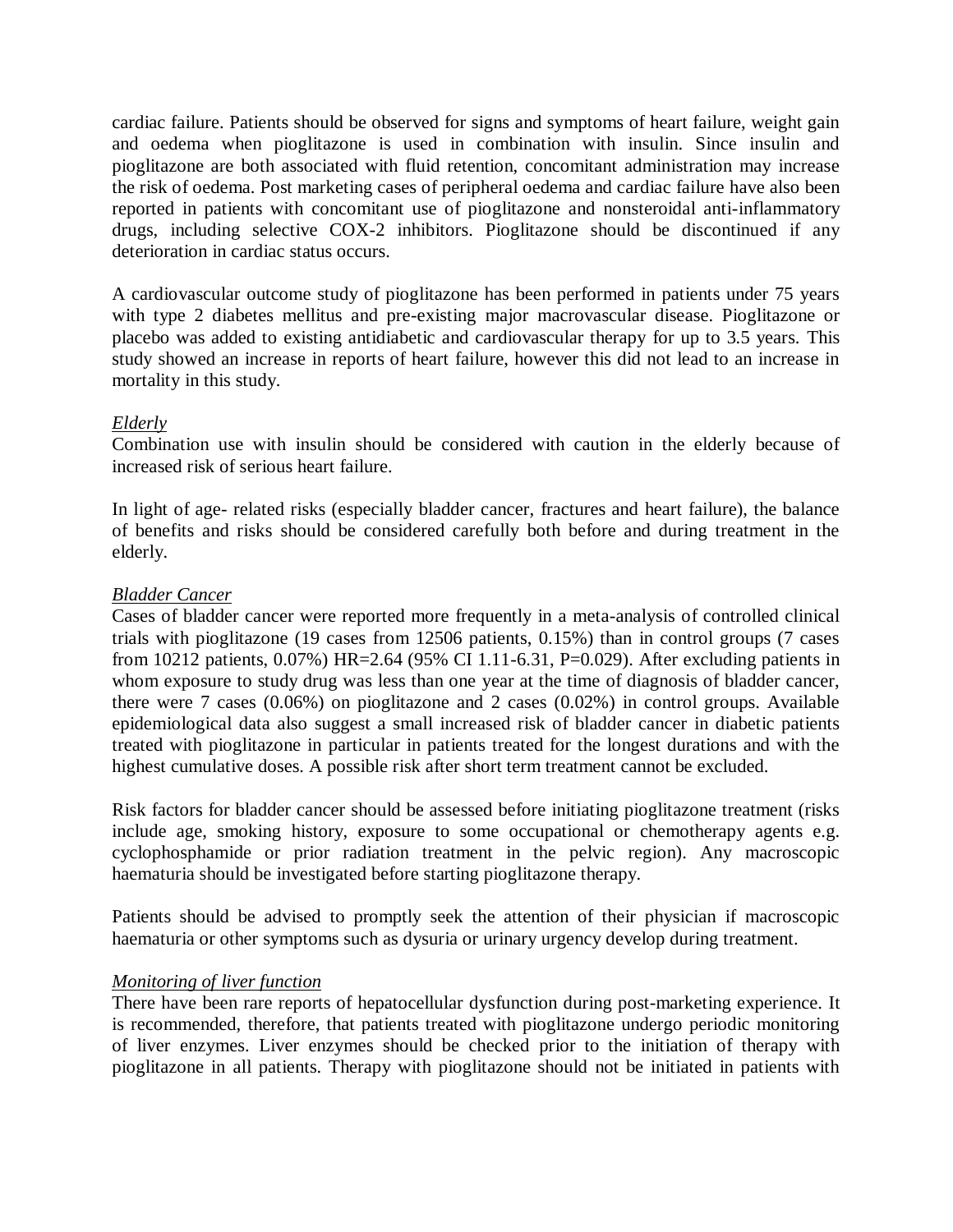increased baseline liver enzyme levels (ALT> 2.5 X upper limit of normal) or with any other evidence of liver disease.

Following initiation of therapy with pioglitazone, it is recommended that liver enzymes be monitored periodically based on clinical judgement. If ALT levels are increased to 3 X upper limit of normal during pioglitazone therapy, liver enzyme levels should be reassessed as soon as possible. If ALT levels remain  $> 3 X$  the upper limit of normal, therapy should be discontinued. If any patient develops symptoms suggesting hepatic dysfunction, which may include unexplained nausea, vomiting, abdominal pain, fatigue, anorexia and/or dark urine, liver enzymes should be checked. The decision whether to continue the patient on therapy with pioglitazone should be guided by clinical judgement pending laboratory evaluations. If jaundice is observed, the medicinal product should be discontinued.

#### *Weight gain*

In clinical trials with pioglitazone there was evidence of dose related weight gain, which may be due to fat accumulation and in some cases associated with fluid retention. In some cases weight increase may be a symptom of cardiac failure, therefore weight should be closely monitored. Part of the treatment of diabetes is dietary control. Patients should be advised to adhere strictly to a calorie-controlled diet.

# *Haematology*

There was a small reduction in mean haemoglobin (4% relative reduction) and haematocrit (4.1% relative reduction) during therapy with pioglitazone, consistent with haemodilution. Similar changes were seen in metformin (haemoglobin 3-4% and haematocrit 3.6–4.1% relative reductions) and to a lesser extent sulphonylurea and insulin (haemoglobin 1–2% and haematocrit 1–3.2% relative reductions) treated patients in comparative controlled trials with pioglitazone.

#### *Hypoglycaemia*

As a consequence of increased insulin sensitivity, patients receiving pioglitazone in dual or triple oral therapy with a sulphonylurea or in dual therapy with insulin may be at risk for dose-related hypoglycaemia, and a reduction in the dose of the sulphonylurea or insulin may be necessary.

#### *Eye disorders*

Post-marketing reports of new-onset or worsening diabetic macular oedema with decreased visual acuity have been reported with thiazolidinediones, including pioglitazone. Many of these patients reported concurrent peripheral oedema. It is unclear whether or not there is a direct association between pioglitazone and macular oedema but prescribers should be alert to the possibility of macular oedema if patients report disturbances in visual acuity; an appropriate ophthalmological referral should be considered.

#### *Others*

An increased incidence in bone fractures in women was seen in a pooled analysis of adverse reactions of bone fracture from randomised, controlled, double blind clinical trials in over 8100 pioglitazone and 7400 comparator treated patients, on treatment for up to 3.5 years.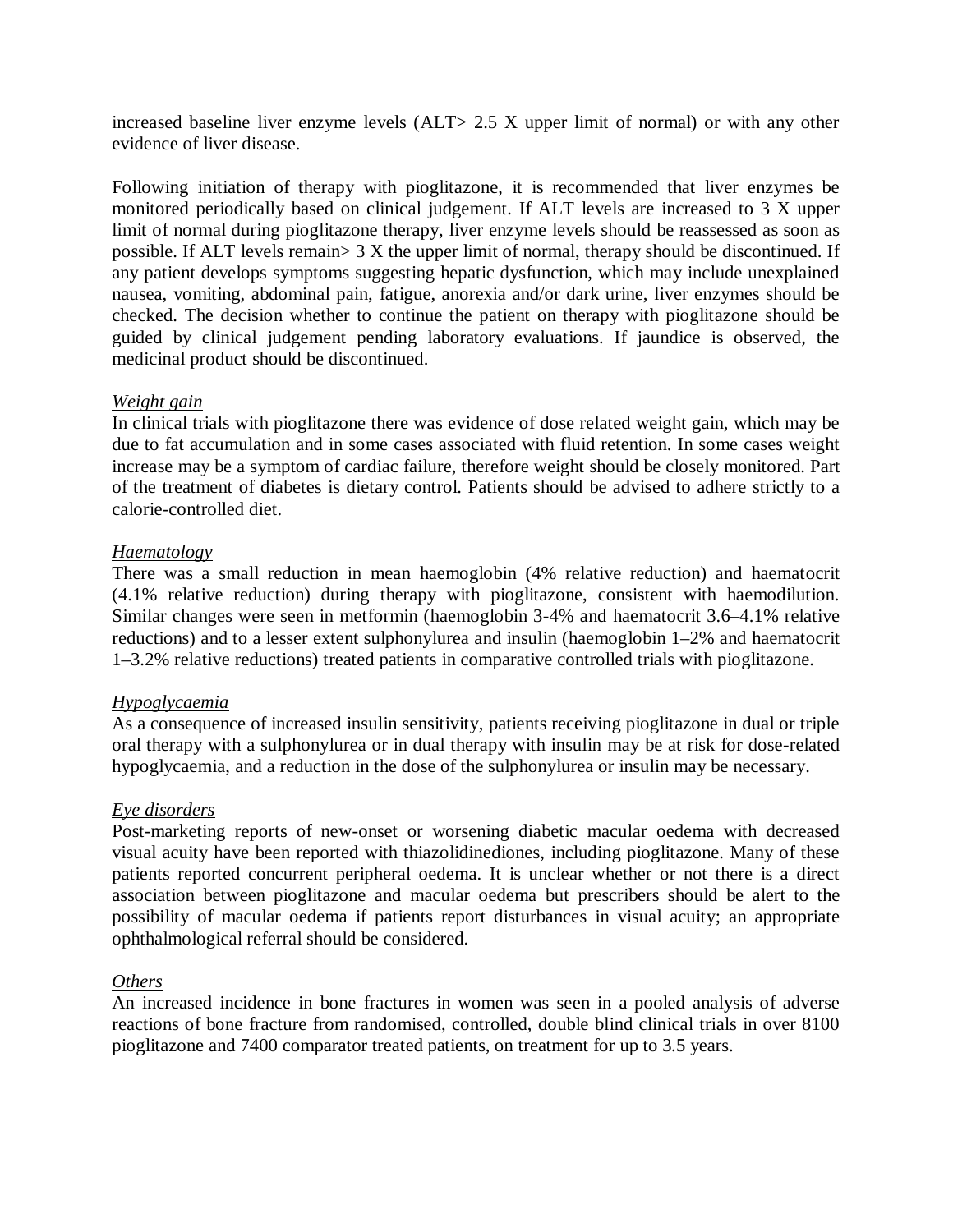Fractures were observed in 2.6% of women taking pioglitazone compared to 1.7% of women treated with a comparator. No increase in fracture rates was observed in men treated with pioglitazone (1.3%) versus comparator (1.5%).

The fracture incidence calculated was 1.9 fractures per 100 patient years in women treated with pioglitazone and 1.1 fractures per 100 patient years in women treated with a comparator. The observed excess risk of fractures for women in this data-set on pioglitazone is therefore 0.8 fractures per 100 patient years of use.

In the 3.5 year cardiovascular risk PROactive study, 44/870 (5.1%; 1.0 fractures per 100 patient years) of pioglitazone-treated female patients experienced fractures compared to 23/905 (2.5%; 0.5 fractures per 100 patient years) of female patients treated with comparator. No increase in fracture rates was observed in men treated with pioglitazone (1.7%) versus comparator (2.1%). Some epidemiological studies have suggested a similarly increased risk of fracture in both men and women.

The risk of fractures should be considered in the long term care of patients treated with pioglitazone.

As a consequence of enhancing insulin action, pioglitazone treatment in patients with polycystic ovarian syndrome may result in resumption of ovulation. These patients may be at risk of pregnancy. Patients should be aware of the risk of pregnancy and if a patient wishes to become pregnant or if pregnancy occurs, the treatment should be discontinued.

Pioglitazone should be used with caution during concomitant administration of cytochrome P450 2C8 inhibitors (e.g. gemfibrozil) or inducers (e.g. rifampicin). Glycaemic control should be monitored closely. Pioglitazone dose adjustment within the recommended posology or changes in diabetic treatment should be considered.

#### **Metformin**

Lactic acidosis:

Lactic acidosis is a very rare, but serious (high mortality rate in the absence of prompt treatment), metabolic complication that can occur due to metformin accumulation. Reported cases of lactic acidosis in patients on metformin have occurred primarily in diabetic patients with impaired renal failure or acute worsening of renal function. Special caution should be paid to situations where renal function may become impaired, for example in case of dehydration (severe diarrhea or vomiting), or when initiating antihypertensive therapy or diuretic therapy and when starting therapy with a non-steroidal anti-inflammatory drug (NSAID). In the acute conditions listed, metformin should be temporarily discontinued.

Other associated risk factors should be considered to avoid lactic acidosis such as poorly controlled diabetes, ketosis, prolonged fasting, excessive alcohol intake, hepatic insufficiency and any condition associated with hypoxia (such as decompensated cardiac failure, acute myocardial infarction).

The risk of lactic acidosis must be considered in the event of non-specific signs such as muscle cramps, digestive disorders as abdominal pain and severe asthenia. Patients should be instructed to notify these signs immediately to their physicians if they occur, notably if patients had a good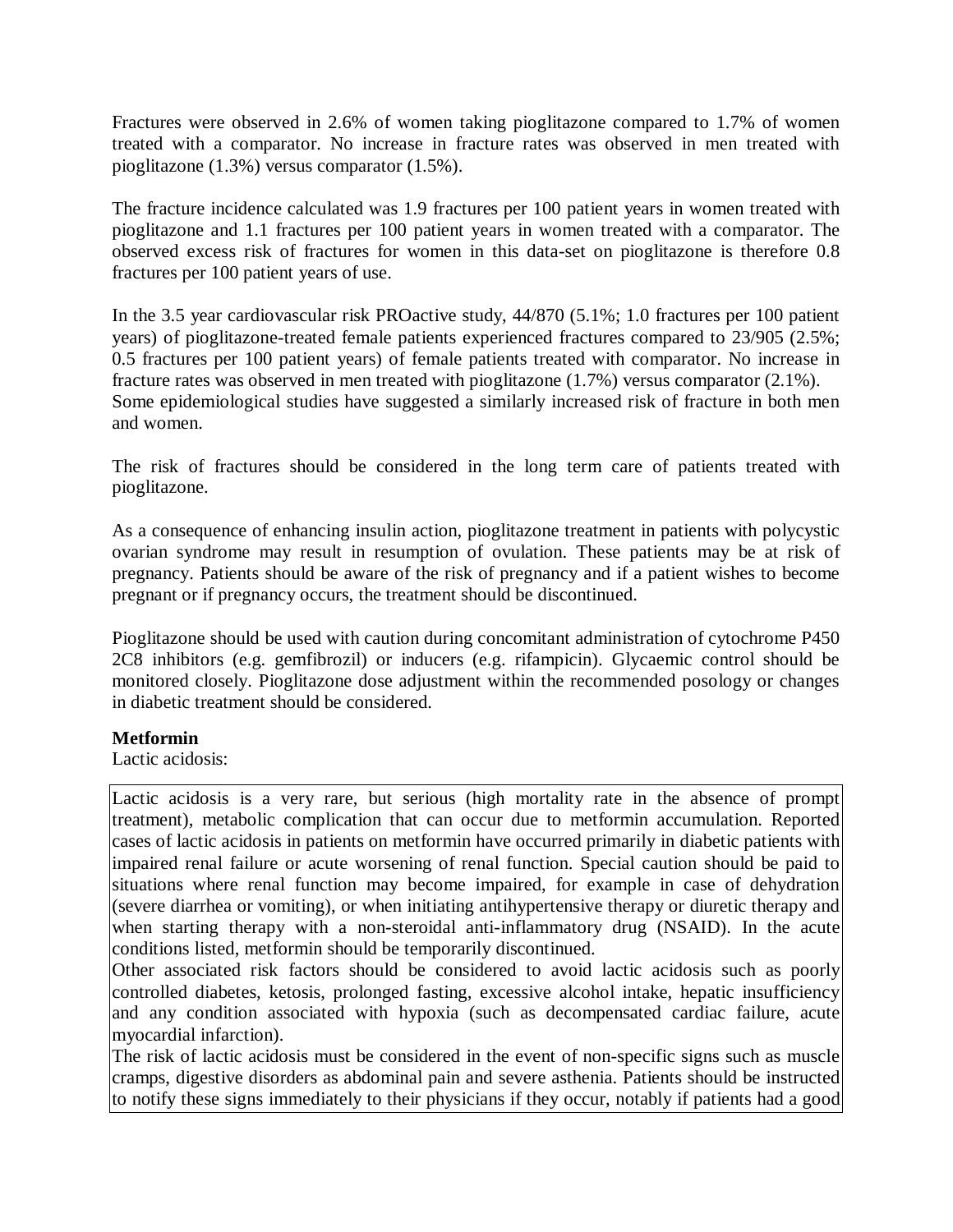tolerance to metformin before. Metformin should be discontinued, at least temporarily, until the situation is clarified. Reintroduction of metformin should then be discussed taking into account the benefit/risk ratio in an individual basis as well as renal function.

Diagnosis:

Lactic acidosis is characterized by acidotic dyspnea, abdominal pain and hypothermia followed by coma. Diagnostic laboratory findings are decreased blood pH, plasma lactate levels above 5 mmol/L, and an increased anion gap and lactate/pyruvate ratio. In case of lactic acidosis, the patient should be hospitalised immediately.

Physicians should alert the patients on the risk and on the symptoms of lactic acidosis.

# **Renal function:**

As metformin is excreted by the kidney, creatinine clearance (this can be estimated from serum creatinine levels by using the Cockcroft-Gault formula) or eGFR should be determined before initiating treatment and regularly thereafter:

• at least annually in patients with normal renal function,

• at least two to four times a year in patients with creatinine clearance levels at the lower limit of normal and in elderly subjects.

In case creatinine clearance CrCl is <45 ml/min (eGFR < 45 ml/min/1.73 m<sup>2</sup>), metformin is contraindicated.

Decreased renal function in elderly subjects is frequent and asymptomatic. Special caution should be exercised in situations where renal function may become impaired, for example in case of dehydration, or when initiating antihypertensive therapy or diuretic therapy and when starting therapy with a non-steroidal anti-inflammatory drug (NSAID).

In these cases, it is also recommended to check renal function before initiating treatment with metformin.

# **Cardiac function**

Patients with heart failure are more at risk of hypoxia and renal insufficiency. In patients with stable chronic heart failure, metformin may be used with a regular monitoring of cardiac and renal function.

For patients with acute and unstable heart failure, metformin is contraindicated.

# **Administration of iodinated contrast media:**

The intravascular administration of iodinated contrast media in radiological studies can lead to renal failure. This may induce metformin accumulation and may increase the risk for lactic acidosis. In patients with  $eGFR > 60$ mL/min/1.73m<sup>2</sup>, metformin must be discontinued prior to, or at the time of the test and not reinstituted until at least 48 hours afterwards, and only after renal function has been re-evaluated and has not deteriorated further. In patients with moderate renal impairment (eGFR between 45 and 60 ml/min/1.73 m<sup>2</sup>), metformin must be discontinued 48 hours before administration of iodinated contrast media and not be reinstituted until at least 48 hours afterwards and only after renal function has been re-evaluated and has not deteriorated further.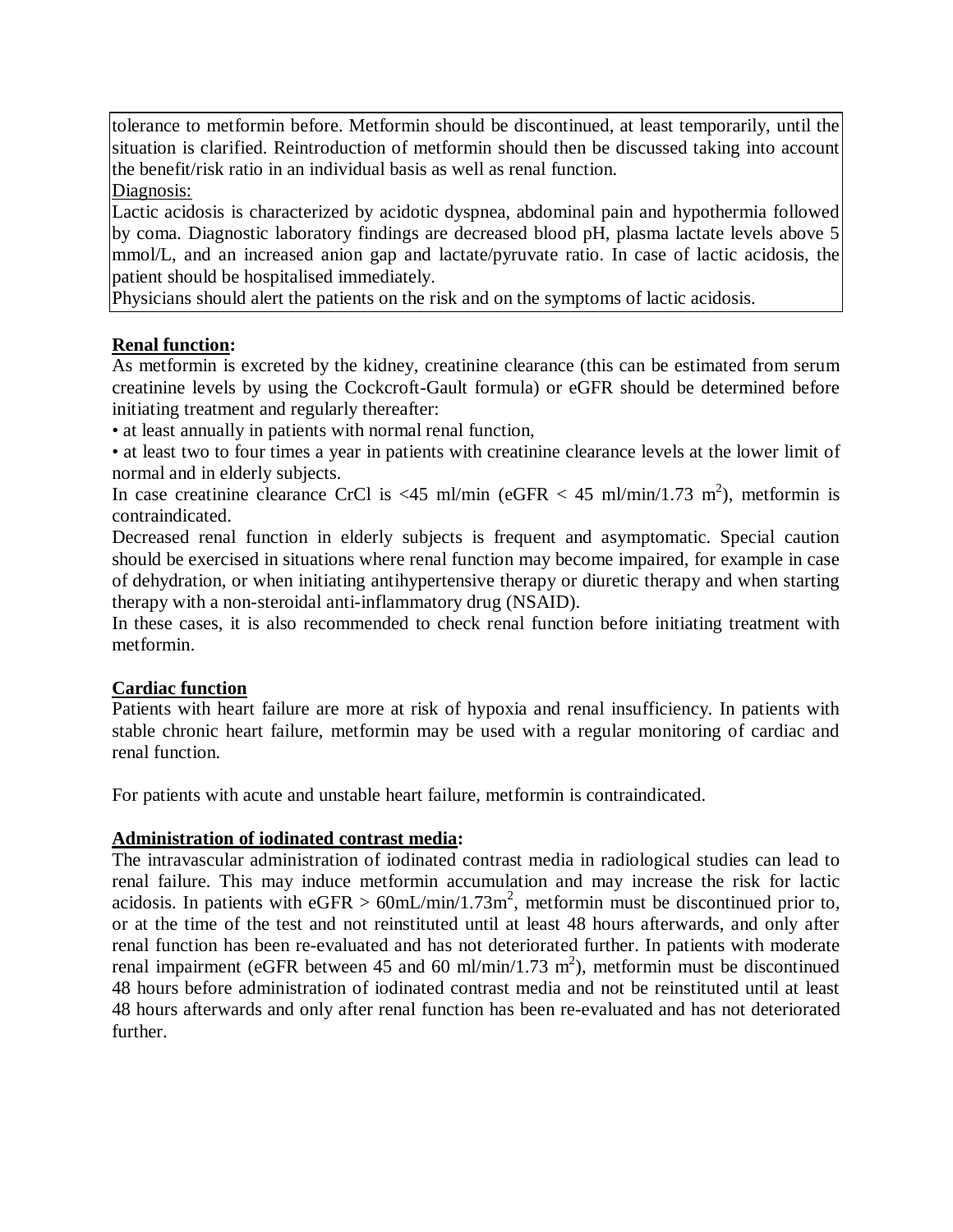# **Surgery:**

Metformin should be discontinued 48 hours before elective surgery with general, spinal or peridural anaesthesia. Therapy may be restarted no earlier than 48 hours following surgery or resumption of oral nutrition and only if normal renal function has been established.

### Other precautions:

All patients should continue their diet with a regular distribution of carbohydrate intake during the day. Overweight patients should continue their energy-restricted diet.

The usual laboratory tests for diabetes monitoring should be performed regularly.

Metformin alone never causes hypoglycaemia, although caution is advised when it is used in combination with insulin or other oral antidiabetics (e.g. sulphonylureas or meglitinides).

The tablet shells may be present in the faeces. Patients should be advised that this is normal.

# **Glimepiride**

Glimepiride must be taken shortly before or during a meal.

When meals are taken at irregular hours or skipped altogether, treatment with Glimepiride may lead to hypoglycaemia. Possible symptoms of hypoglycaemia include: headache, ravenous hunger, nausea, vomiting, lassitude, sleepiness, disordered sleep, restlessness, aggressiveness, impaired concentration, alertness and reaction time, depression, confusion, speech and visual disorders, aphasia, tremor, paresis, sensory disturbances, dizziness, helplessness, loss of selfcontrol, delirium, cerebral convulsions, somnolence and loss of consciousness up to and including coma, shallow respiration and bradycardia. In addition, signs of adrenergic counterregulation may be present such as sweating, clammy skin, anxiety, tachycardia, hypertension, palpitations, angina pectoris and cardiac arrhythmias.

The clinical picture of a severe hypoglycaemic attack may resemble that of a stroke.

Symptoms can almost always be promptly controlled by immediate intake carbohydrates (sugar). Artificial sweeteners have no effect.

It is known from other sulfonylureas that, despite initially successful countermeasures, hypoglycaemia may recur.

Severe hypoglycaemia or prolonged hypoglycaemia, only temporarily controlled by the usual amounts of sugar, require immediate medical treatment and occasionally hospitalisation. Factors favouring hypoglycaemia include:

- unwillingness or (more commonly in older patients) incapacity of the patient to cooperate,
- undernutrition, irregular mealtimes or missed meals or periods of fasting,
- alterations in diet,
- imbalance between physical exertion and carbohydrate intake,
- consumption of alcohol, especially in combination with skipped meals,
- impaired renal function,
- serious liver dysfunction,
- overdose with Glimepiride,

- certain uncompensated disorders of the endocrine system affecting carbohydrate metabolism or counter-regulation of hypoglycaemia (as for example in certain disorders of thyroid function and in anterior pituitary or adrenocortical insufficiency),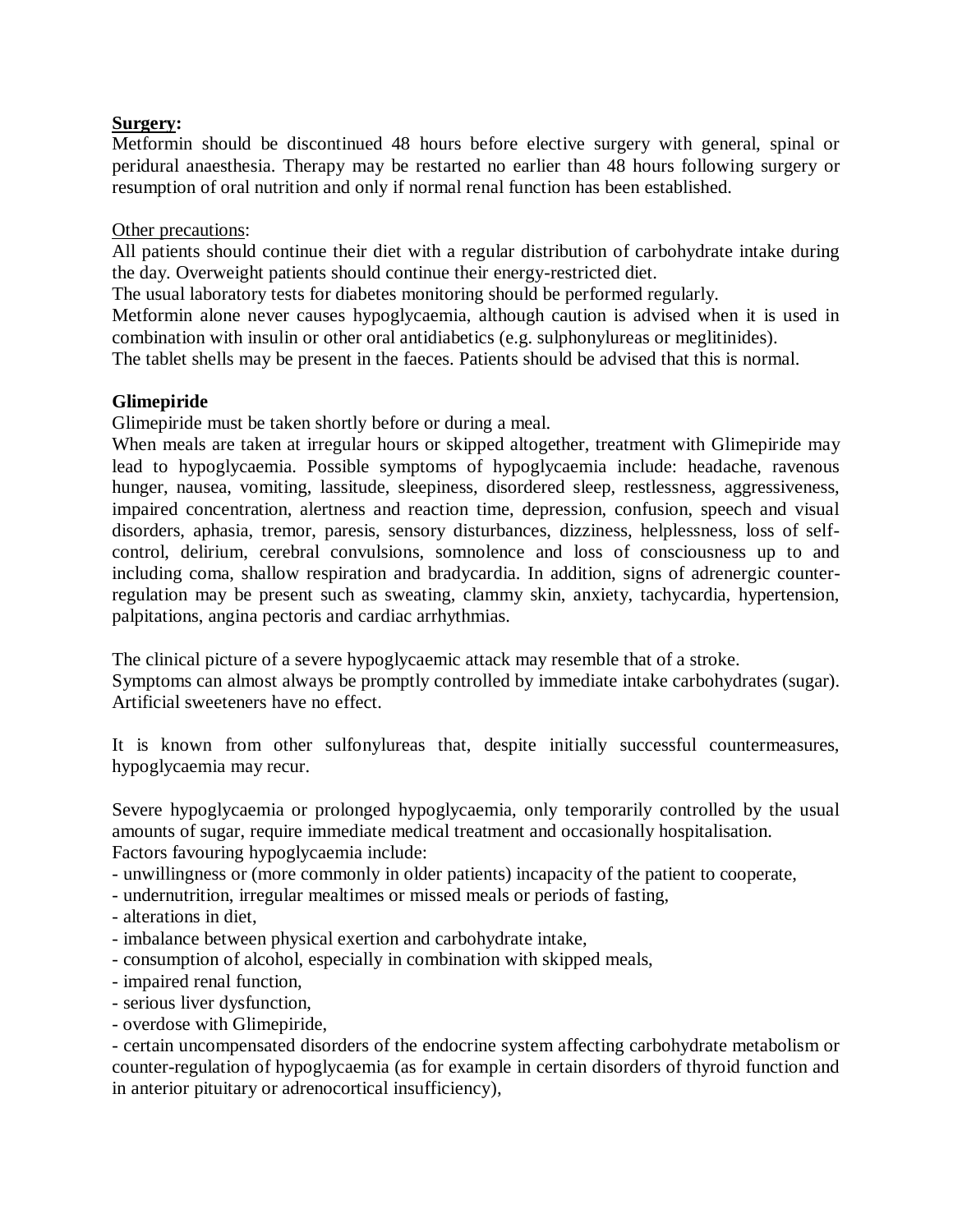- concurrent administration of certain other medicinal products.

Treatment with Glimepiride requires regular monitoring of glucose levels in blood and urine. In addition determination of the proportion of glycosylated haemoglobin is recommended.

Regular hepatic and haematological monitoring (especially leucocytes and thrombocytes) are required during treatment with Glimepiride.

In stress-situations (e.g. accidents, acute operations, infections with fever, etc.) a temporary switch to insulin may be indicated.

No experience has been gained concerning the use of Glimepiride in patients with severe impairment of liver function or dialysis patients. In patients with severe impairment of renal or liver function change over to insulin is indicated.

Treatment of patients with G6PD-deficiency with sulfonylurea agents can lead to hemolytic anaemia. Since glimepiride belongs to the class of sulfonylurea agents, caution should be used in patients with G6PD-deficiency and a non-sulfonylurea alternative should be considered.

# **DRUG-INTERACTION**

# **Pioglitazone**

Interaction studies have shown that pioglitazone has no relevant effect on either the pharmacokinetics or pharmacodynamics of digoxin, warfarin, phenprocoumon and metformin. Co-administration of pioglitazone with sulphonylureas does not appear to affect the pharmacokinetics of the sulphonylurea. Studies in man suggest no induction of the main inducible cytochrome P450, 1A, 2C8/9 and 3A4. *In vitro* studies have shown no inhibition of any subtype of cytochrome P450. Interactions with substances metabolised by these enzymes, e.g. oral contraceptives, cyclosporin, calcium channel blockers, and HMGCoA reductase inhibitors are not to be expected.

Co-administration of pioglitazone with gemfibrozil (an inhibitor of cytochrome P450 2C8) is reported to result in a 3-fold increase in AUC of pioglitazone. Since there is a potential for an increase in dose-related adverse events, a decrease in the dose of pioglitazone may be needed when gemfibrozil is concomitantly administered. Close monitoring of glycaemic control should be considered **.** Co-administration of pioglitazone with rifampicin (an inducer of cytochrome P450 2C8) is reported to result in a 54% decrease in AUC of pioglitazone. The pioglitazone dose may need to be increased when rifampicin is concomitantly administered. Close monitoring of glycaemic control should be considered

# **Metformin**

#### Concomitant use not recommended

#### *Alcohol*

Acute alcohol intoxication is associated with an increased risk of lactic acidosis in acute alcohol intoxication, particularly in case of:

• fasting or malnutrition,

• hepatic insufficiency.

Avoid consumption of alcohol and alcohol-containing medications.

*Iodinated contrast media*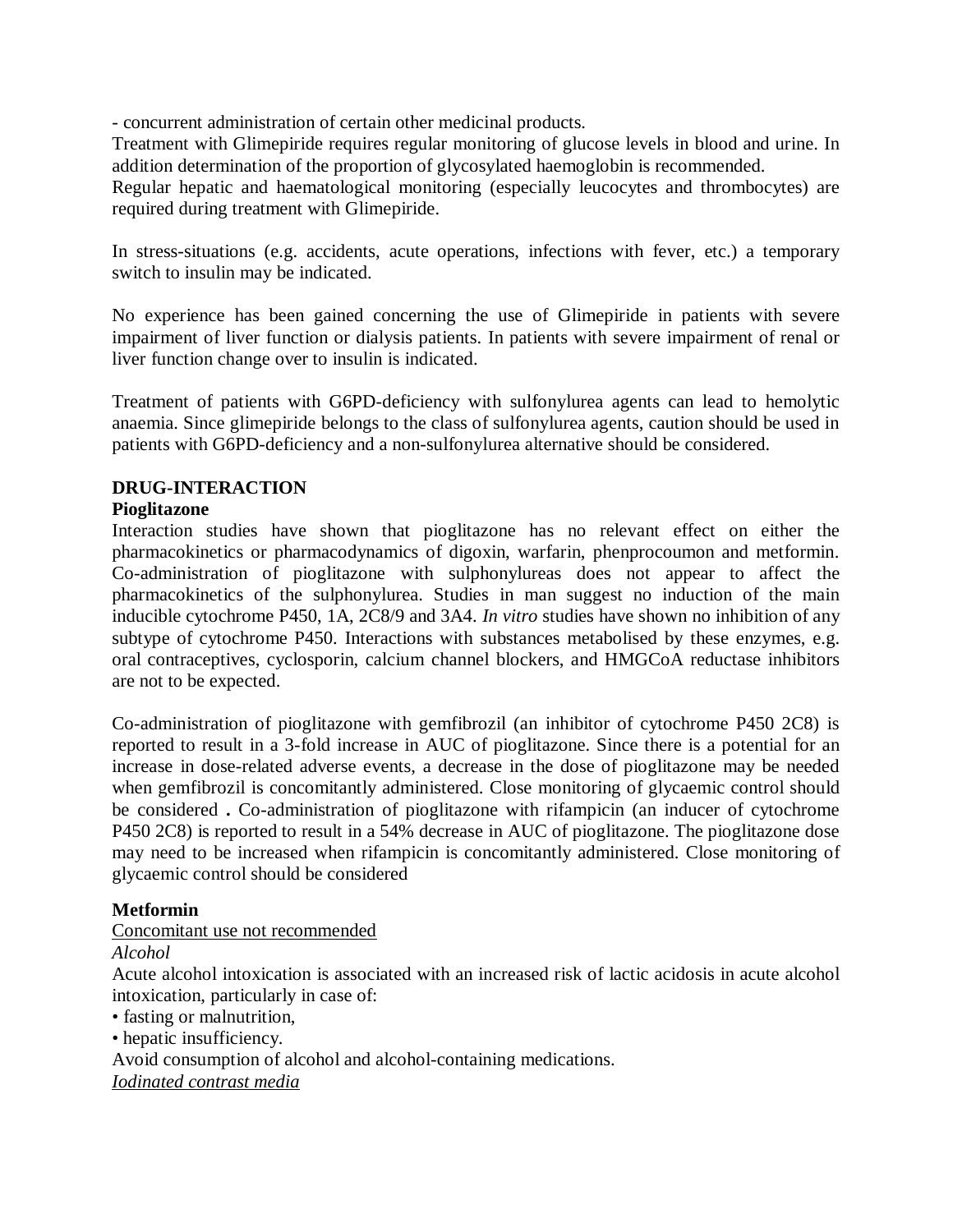Intravascular administration of iodinated contrast media may lead to renal failure, resulting in metformin accumulation and an increased risk of lactic acidosis.

In patients with  $eGFR > 60$ mL/min/1.73m<sup>2</sup>, metformin must be discontinued prior to, or at the time of the test and not reinstituted until at least 48 hours afterwards, and only after renal function has been re-evaluated and has not deteriorated further.

In patients with moderate renal impairment (eGFR between 45 and 60 ml/min/1.73 m<sup>2</sup>), metformin must be discontinued 48 hours before administration of iodinated contrast media and not be reinstituted until at least 48 hours afterwards and only after renal function has been reevaluated and has not deteriorated further.

# Combinations requiring precautions for use

*Medicinal products with intrinsic hyperglycaemic activity (e.g. glucocorticoids (systemic and local routes) and sympathomimetics).*

More frequent blood glucose monitoring may be required, especially at the beginning of treatment. If necessary, adjust the metformin dosage during therapy with the other drug and upon its discontinuation.

*Diuretics, especially loop diuretics*

They may increase the risk of lactic acidosis due to their potential to decrease renal function

# **Glimepiride**

If glimepiride is taken simultaneously with certain other medicinal products, both undesired increases and decreases in the hypoglycaemic action of glimepiride can occur. For this reason, other medicinal products should only be taken with the knowledge (or at the prescription) of the doctor.

Glimepiride is metabolized by cytochrome P450 2C9 (CYP2C9). Its metabolism is known to be influenced by concomitant administration of CYP2C9 inducers (e.g. rifampicin) or inhibitors (e.g. fluconazole).

Results from an *in vivo* interaction study reported in literature show that glimepiride AUC is increased approximately 2-fold by fluconazole, one of the most potent CYP2C9 inhibitors. Based on the experience with glimepiride and with other sulfonylureas the following interactions have to be mentioned.

Potentiation of the blood-glucose-lowering effect and, thus, in some instances hypoglycaemia may occur when one of the following medicinal products is taken, for example:

- phenylbutazone, azapropazone and oxyfenbutazone,
- insulin and oral antidiabetic products such as metformin,
- salicylates and p-amino-salicylic acid,
- anabolic steroids and male sex hormones,

- chloramphenicol, certain long acting sulfonamides, tetracyclines, quinolone antibiotics and clarithromycin,

- coumarin anticoagulants,
- fenfluramine,
- disopyramide,
- fibrates,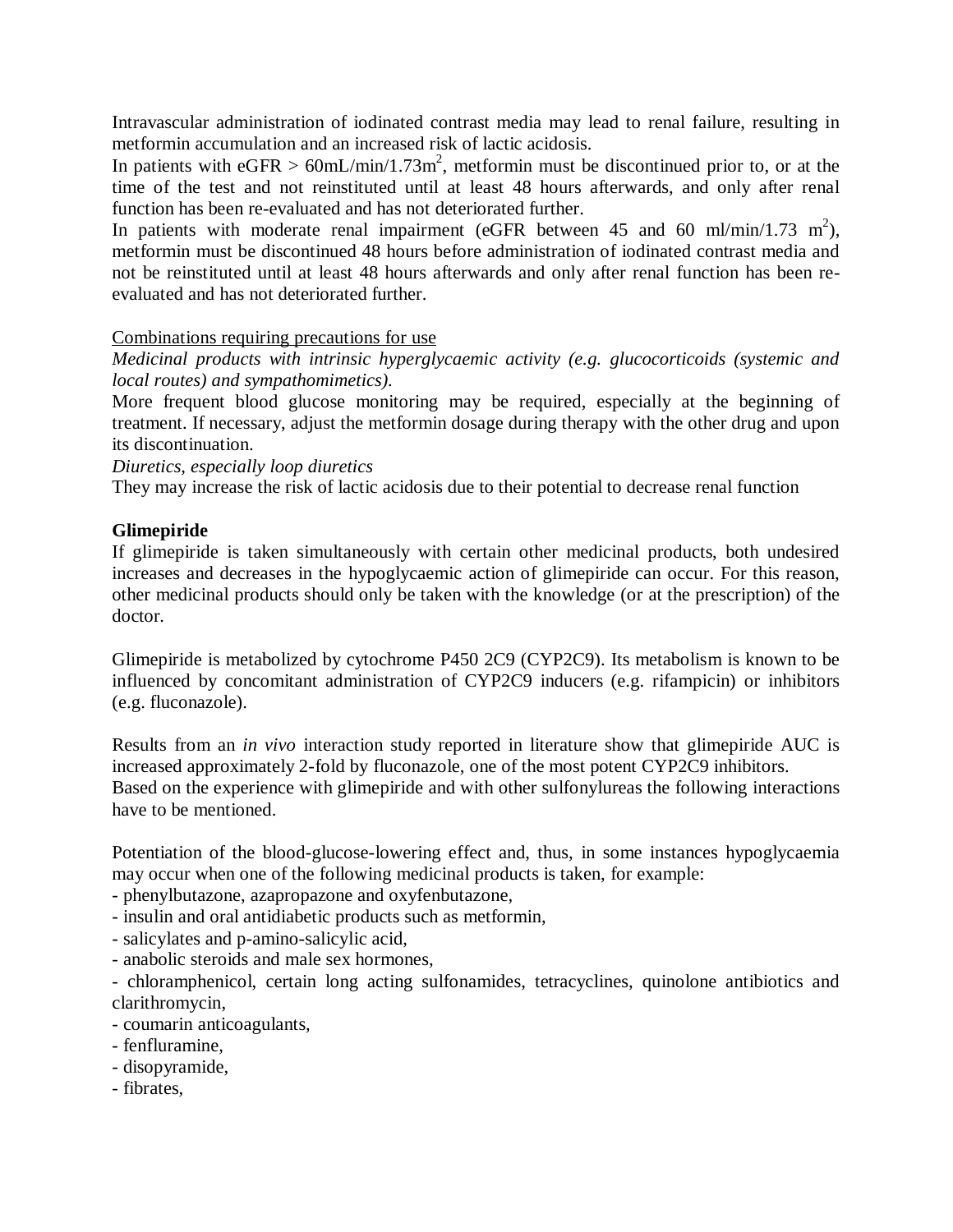- ACE inhibitors,
- fluoxetine, MAO-inhibitors,
- allopurinol, probenecid, sulfinpyrazone,
- sympatholytics,
- cyclophosphamide, trophosphamide and iphosphamides,
- miconazole, fluconazole
- pentoxifylline (high dose parenteral),
- tritoqualine,

Weakening of the blood-glucose-lowering effect and, thus raised blood glucose levels may occur when one of the following medicinal products is taken, for example:

- oestrogens and progestogens,
- saluretics, thiazide diuretics,
- thyroid stimulating agents, glucocorticoids,
- phenothiazine derivatives, chlorpromazine,
- adrenaline and sympathicomimetics,
- nicotinic acid (high doses) and nicotinic acid derivatives,
- laxatives (long term use),
- phenytoin, diazoxide,
- glucagon, barbiturates and rifampicin,
- acetazolamide.

H<sup>2</sup> antagonists, beta-blockers, clonidine and reserpine may lead to either potentiation or weakening of the blood-glucose-lowering effect.

Under the influence of sympatholytic medicinal products such as beta-blockers, clonidine, guanethidine and reserpine, the signs of adrenergic counter-regulation to hypoglycaemia may be reduced or absent.

Alcohol intake may potentiate or weaken the hypoglycaemic action of glimepiride in an unpredictable fashion.

Glimepiride may either potentiate or weaken the effects of coumarin derivatives.

Colesevelam binds to glimepiride and reduces glimepiride absorption from the gastro-intestinal tract. No interaction was observed when glimepiride was taken at least 4 hours before colesevelam. Therefore, glimepiride should be administered at least 4 hours prior to colesevelam.

#### **FERTILITY, PREGNANCY AND LACTATION Pioglitazone**

# Pregnancy

There are no adequate human data to determine the safety of pioglitazone during pregnancy. Foetal growth restriction was apparent in animal studies with pioglitazone. This was attributable to the action of pioglitazone in diminishing the maternal hyperinsulinaemia and increased insulin resistance that occurs during pregnancy thereby reducing the availability of metabolic substrates for foetal growth. The relevance of such a mechanism in humans is unclear and pioglitazone should not be used in pregnancy.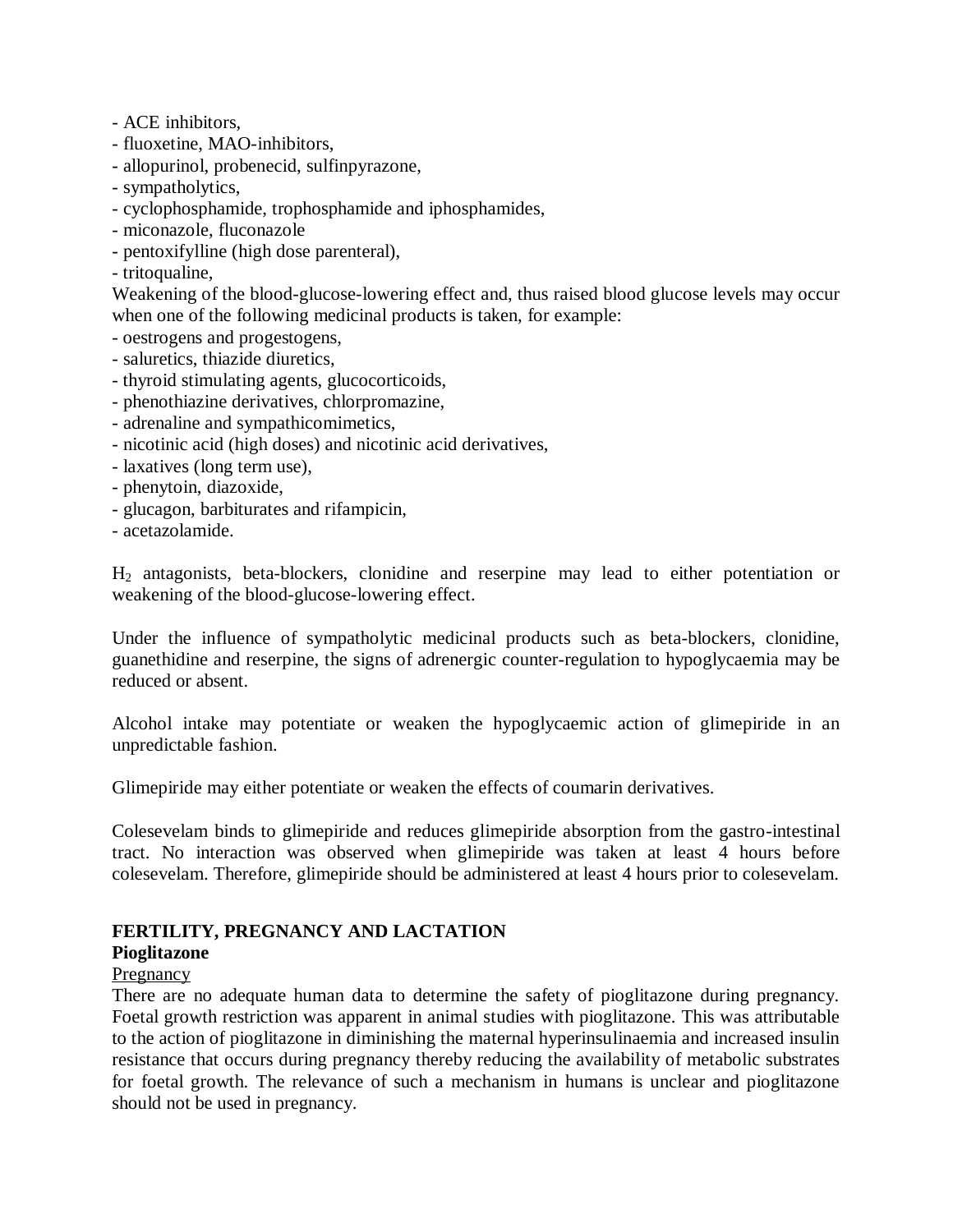#### Breast-feeding

Pioglitazone has been shown to be present in the milk of lactating rats. It is not known whether pioglitazone is secreted in human milk. Therefore, pioglitazone should not be administered to breast-feeding women.

### Fertility

In animal fertility studies there was no effect on copulation, impregnation or fertility index.

# **Metformin**

#### Pregnancy

Uncontrolled diabetes during pregnancy (gestational or permanent) is associated with increased risk of congenital abnormalities and perinatal mortality.

A limited amount of data from the use of metformin in pregnant women does not indicate an increased risk of congenital abnormalities. Animal studies do not indicate harmful effects with respect to pregnancy, embryonic or fetal development, parturition or postnatal development.

When the patient plans to become pregnant and during pregnancy, it is recommended that diabetes is not treated with metformin but insulin be used to maintain blood glucose levels as close to normal as possible to reduce the risk of malformations of the foetus.

#### Breast-feeding

Metformin is excreted into human breast milk. No adverse effects were observed in breastfed newborns/infants. However, as only limited data are available, breastfeeding is not recommended during metformin treatment. A decision on whether to discontinue breast-feeding should be made, taking into account the benefit of breast-feeding and the potential risk to adverse effect on the child.

# Fertility

Fertility of male or female rats was unaffected by metformin when administered at doses as high as 600 mg/kg/day, which is approximately three times the maximum recommended human daily dose based on body surface area comparisons.

# **Glimepiride**

# Pregnancy

### *Risk related to the diabetes*

Abnormal blood glucose levels during pregnancy are associated with a higher incidence of congenital abnormalities and perinatal mortality. So the blood glucose level must be closely monitored during pregnancy in order to avoid the teratogenic risk. The use of insulin is required under such circumstances. Patients who consider pregnancy should inform their physician.

#### *Risk related to glimepiride*

There are no adequate data from the use of glimepiride in pregnant women. Animal studies have shown reproductive toxicity which likely was related to the pharmacologic action (hypoglycaemia) of glimepiride.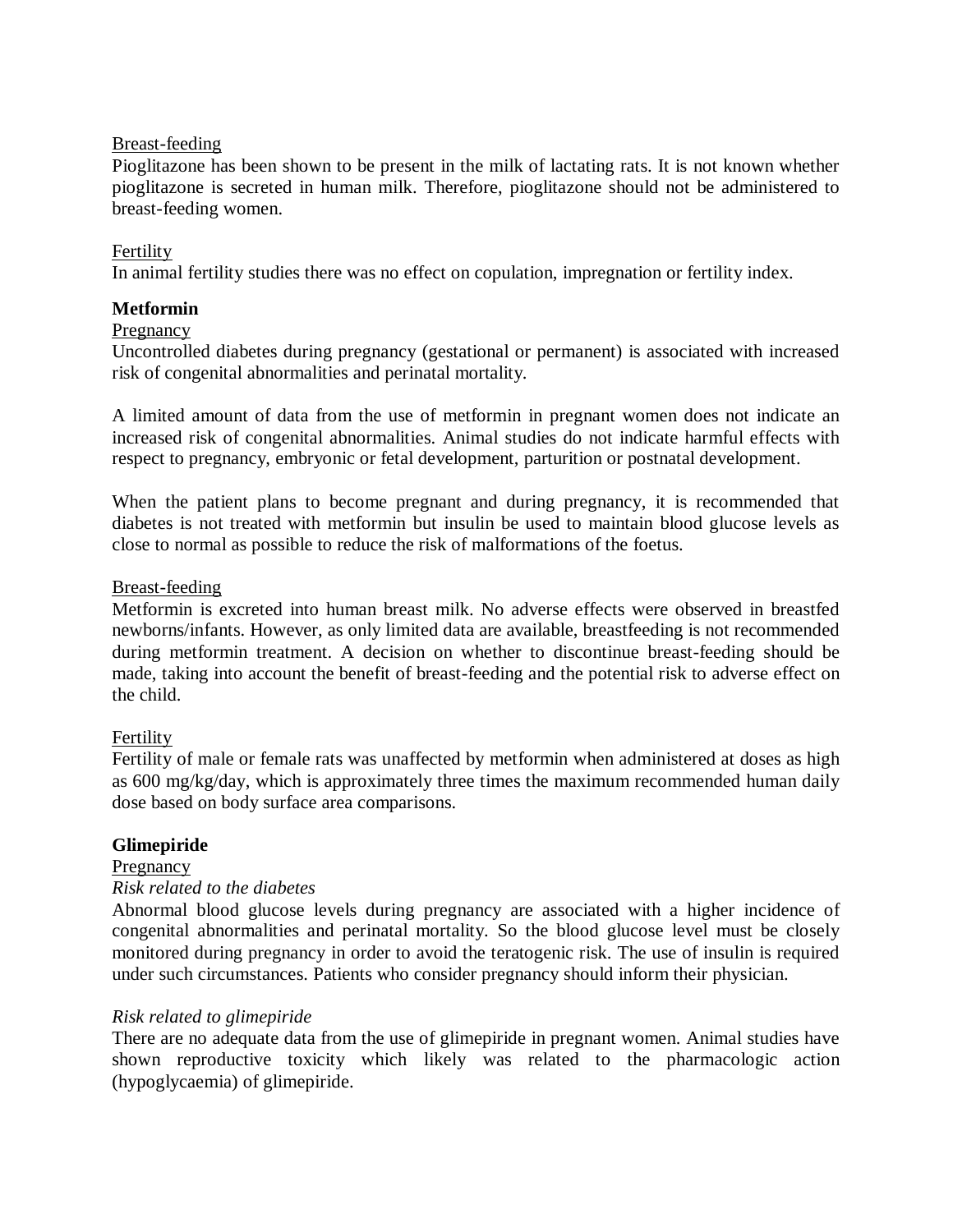Consequently, glimepiride should not be used during the whole pregnancy. In case of treatment by glimepiride, if the patient plans to become pregnant or if a pregnancy is discovered, the treatment should be switched as soon as possible to insulin therapy.

# Lactation

The excretion in human milk is unknown. Glimepiride is excreted in rat milk. As other sulfonylureas are excreted in human milk and because there is a risk of hypoglycaemia in nursing infants, breast-feeding is advised against during treatment with glimepiride.

# **EFFECTS ON ABILITY TO DRIVE AND USE MACHINES**

No studies on the effects on the ability to drive and use machines have been performed. The patient's ability to concentrate and react may be impaired as a result of hypoglycaemia or hyperglycaemia or, for example, as a result of visual impairment. This may constitute a risk in situations where these abilities are of special importance (e.g. driving a car or operating machinery).

Patients should be advised to take precautions to avoid hypoglycaemia whilst driving. This is particularly important in those who have reduced or absent awareness of the warning symptoms of hypoglycaemia or have frequent episodes of hypoglycaemia. It should be considered whether it is advisable to drive or operate machinery in these circumstances.

# **UNDESIRABLE EFFECTS**

#### **Pioglitazone**

#### Tabulated list of adverse reactions

Adverse reactions reported in excess  $(0.5\%)$  of placebo and as more than an isolated case in patients receiving pioglitazone in double-blind studies are listed below as MedDRA preferred term by system organ class and absolute frequency. Frequencies are defined as: very common  $(\geq$ 1/10); common ( $\geq 1/100$  to < 1/10); uncommon ( $\geq 1/1,000$  to < 1/100); rare ( $\geq 1/10,000$  to <  $1/1,000$ ; very rare  $\left($   $\leq$   $1/10,000$ ; not known (cannot be estimated from the available data). Within each system organ class, adverse reactions are presented in order of decreasing incidence followed by decreasing seriousness.

| <b>Adverse reaction</b>           | Frequency of adverse reactions of pioglitazone by<br>treatment regimen |                                              |                 |                                                         |         |  |  |
|-----------------------------------|------------------------------------------------------------------------|----------------------------------------------|-----------------|---------------------------------------------------------|---------|--|--|
|                                   | Mono-                                                                  | <b>Combination</b>                           |                 |                                                         |         |  |  |
|                                   | therapy                                                                | with<br>metformin sulpho-                    | with<br>nylurea | with<br>metformin insulin<br>land<br>sulpho-<br>nylurea | with    |  |  |
| Infections and infestations       |                                                                        |                                              |                 |                                                         |         |  |  |
| upper respiratory tract infection | common                                                                 | common                                       | common          | common                                                  | Icommon |  |  |
| bronchitis                        |                                                                        |                                              |                 |                                                         | common  |  |  |
| sinusitis                         |                                                                        | uncommon uncommon uncommon uncommon uncommon |                 |                                                         |         |  |  |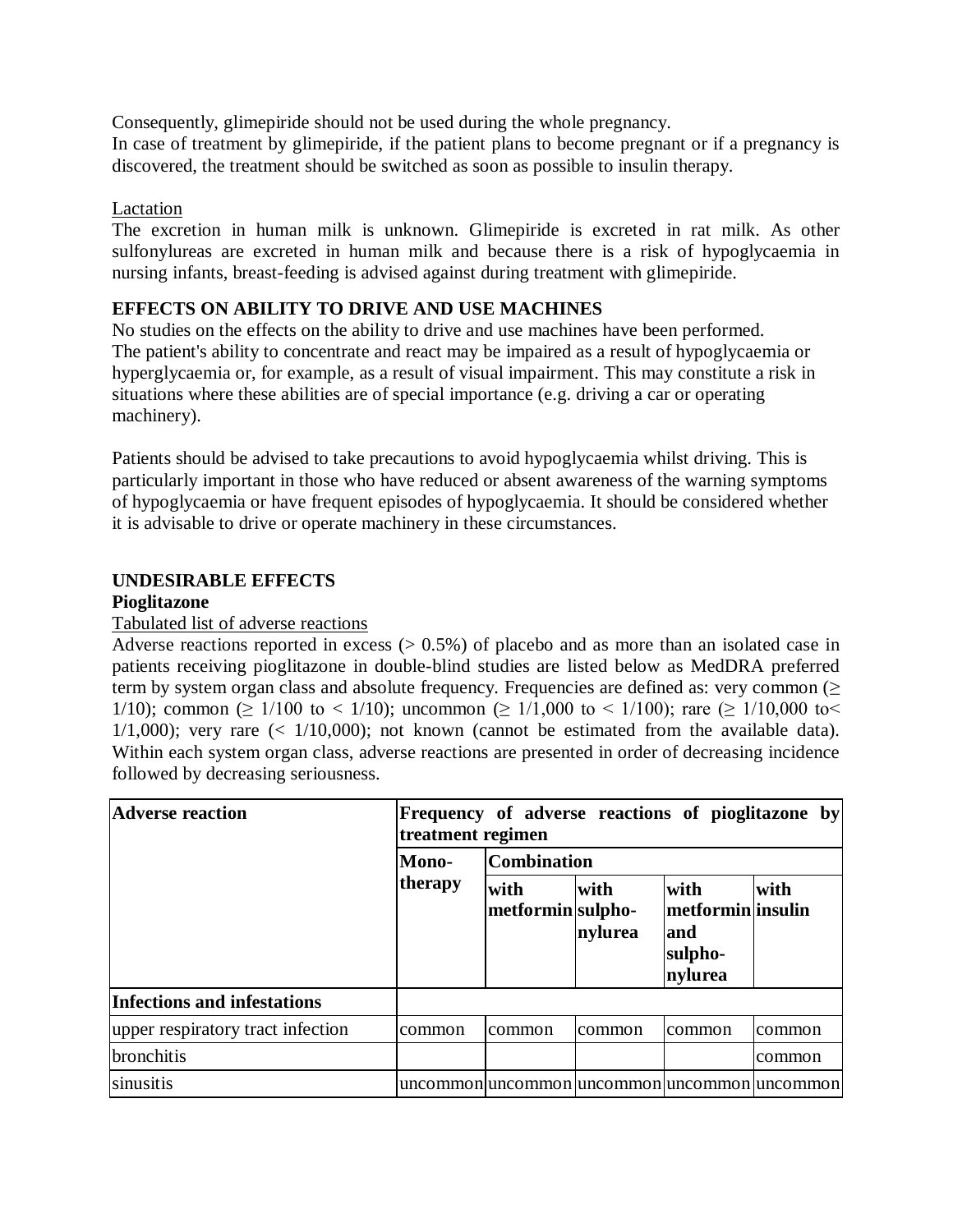| Neoplasms benign, malignant and<br>unspecified (including cysts and |        |                                                            |               |        |        |
|---------------------------------------------------------------------|--------|------------------------------------------------------------|---------------|--------|--------|
| polyps)                                                             |        |                                                            |               |        |        |
| bladder cancer                                                      |        | uncommon uncommon uncommon uncommon uncommon               |               |        |        |
| <b>Blood</b><br>lymphatic<br>and<br>system                          |        |                                                            |               |        |        |
| disorders                                                           |        |                                                            |               |        |        |
| anaemia                                                             |        | common                                                     |               |        |        |
| <b>Immune System Disorders</b>                                      |        |                                                            |               |        |        |
| hypersensitivity<br>and<br>reactions <sup>1</sup>                   |        | allergic not known not known not known not known not known |               |        |        |
| <b>Metabolism</b><br>nutrition<br>and<br>disorders                  |        |                                                            |               |        |        |
| hypo-glycaemia                                                      |        |                                                            | uncommon very | common | common |
| appetite increased                                                  |        |                                                            | uncommon      |        |        |
| <b>Nervous system disorders</b>                                     |        |                                                            |               |        |        |
| hypo-aesthesia                                                      | common | common                                                     | common        | common | common |
| headache                                                            |        | common                                                     | uncommon      |        |        |
| dizziness                                                           |        |                                                            | common        |        |        |
| insomnia                                                            |        | uncommon uncommon uncommon uncommon uncommon               |               |        |        |
| <b>Eye disorders</b>                                                |        |                                                            |               |        |        |
| visual disturbance <sup>2</sup>                                     | common | common                                                     | uncommon      |        |        |
| macular oedema <sup>3</sup>                                         |        | not known not known not known not known not known          |               |        |        |
| <b>Ear and labyrinth disorders</b>                                  |        |                                                            |               |        |        |
| vertigo                                                             |        |                                                            | uncommon      |        |        |
| <b>Cardiac disorders</b>                                            |        |                                                            |               |        |        |
| heart failure <sup>4</sup>                                          |        |                                                            |               |        | common |
| thoracic<br>Respiratory,<br>and<br>mediastinal disorders            |        |                                                            |               |        |        |
| dyspnoea                                                            |        |                                                            |               |        | common |
| <b>Gastrointestinal disorders</b>                                   |        |                                                            |               |        |        |
| flatulence                                                          |        | uncommon common                                            |               |        |        |
| Skin and<br>subcutaneous<br>tissue<br>disorders                     |        |                                                            |               |        |        |
| sweating                                                            |        |                                                            | uncommon      |        |        |
| <b>Musculoskeletal</b><br>and<br>connective<br>tissue disorders     |        |                                                            |               |        |        |
| fracture bone <sup>5</sup>                                          | common | common                                                     | common        | common | common |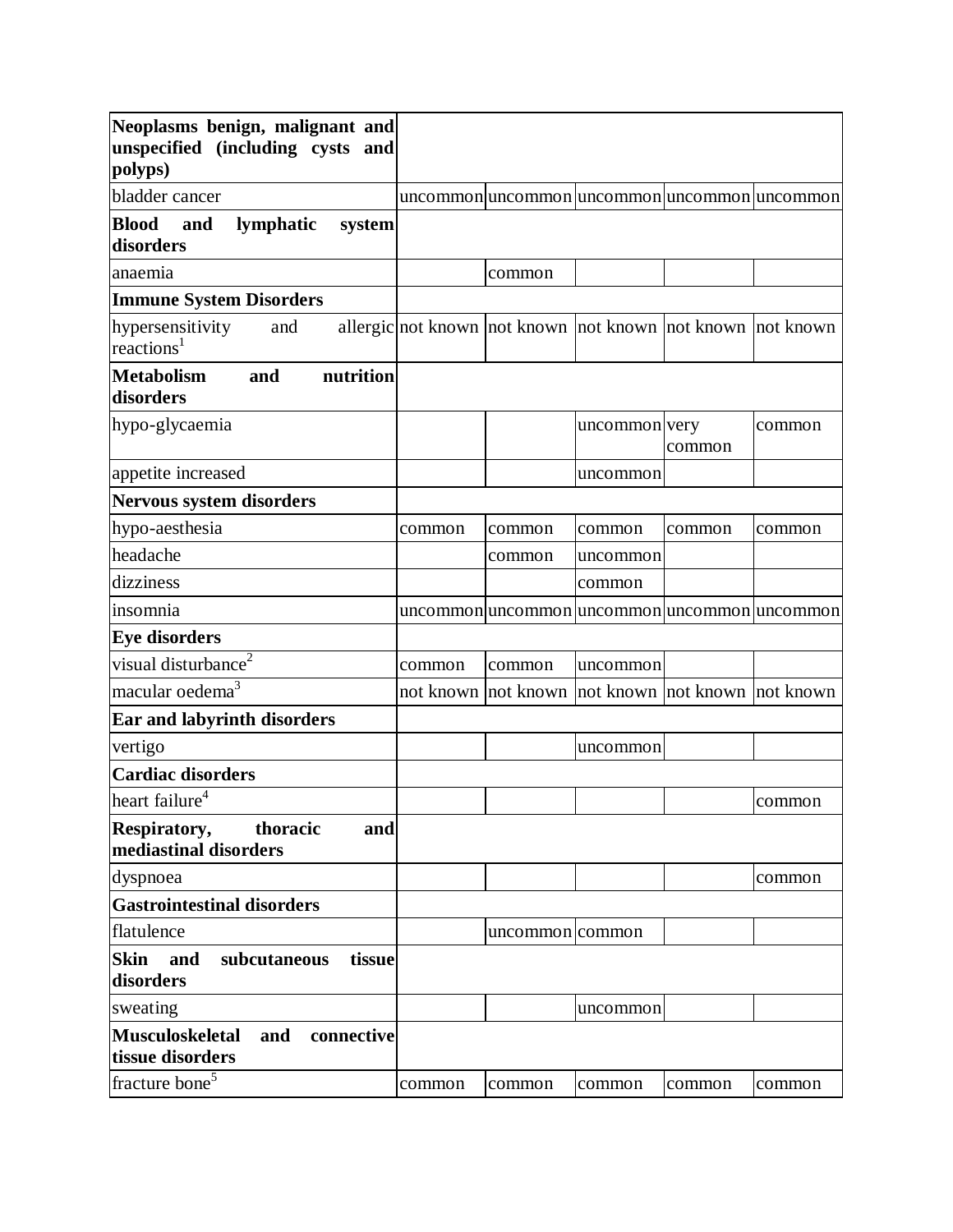| arthralgia                                                           |        | common |          | common | common         |
|----------------------------------------------------------------------|--------|--------|----------|--------|----------------|
| back pain                                                            |        |        |          |        | common         |
| <b>Renal and urinary disorders</b>                                   |        |        |          |        |                |
| haematuria                                                           |        | common |          |        |                |
| glycosuria                                                           |        |        | uncommon |        |                |
| proteinuria                                                          |        |        | uncommon |        |                |
| Reproductive system and breast<br>disorders                          |        |        |          |        |                |
| erectile dysfunction                                                 |        | common |          |        |                |
| disorders<br><b>General</b><br>and<br>administration site conditions |        |        |          |        |                |
| oedema                                                               |        |        |          |        | very<br>common |
| fatigue                                                              |        |        | uncommon |        |                |
| <b>Investigations</b>                                                |        |        |          |        |                |
| weight increased <sup>6</sup>                                        | common | common | common   | common | common         |
| blood<br>creatine<br>phospho-kinase<br>increased                     |        |        |          | common |                |
| increased lactic dehydro-genase                                      |        |        | uncommon |        |                |
| $\tau$                                                               |        |        |          |        |                |

alanine aminotransferase increased<sup>7</sup>  $\vert$ not known  $\vert$ not known  $\vert$ not known  $\vert$ not known Description of selected adverse reactions

 $\frac{1}{1}$  Postmarketing reports of hypersensitivity reactions in patients treated with pioglitazone have been reported. These reactions include anaphylaxis, angioedema, and urticaria.

<sup>2</sup> Visual disturbance has been reported mainly early in treatment and is related to changes in blood glucose due to temporary alteration in the turgidity and refractive index of the lens as seen with other hypoglycaemic treatments.

<sup>3</sup> Oedema was reported in 6–9% of patients treated with pioglitazone over one year in controlled clinical trials. The oedema rates for comparator groups (sulphonylurea, metformin) were 2–5%. The reports of oedema were generally mild to moderate and usually did not require discontinuation of treatment.

<sup>4</sup> In controlled clinical trials the incidence of reports of heart failure with pioglitazone treatment was the same as in placebo, metformin and sulphonylurea treatment groups, but was increased when used in combination therapy with insulin. In an outcome study of patients with pre-existing major macrovascular disease, the incidence of serious heart failure was 1.6% higher with pioglitazone than with placebo, when added to therapy that included insulin. However, this did not lead to an increase in mortality in this study. In this study in patients receiving pioglitazone and insulin, a higher percentage of patients with heart failure was observed in patients aged  $\geq 65$ years compared with those less than 65 years (9.7% compared to 4.0%). In patients on insulin with no pioglitazone the incidence of heart failure was 8.2% in those  $\geq 65$  years compared to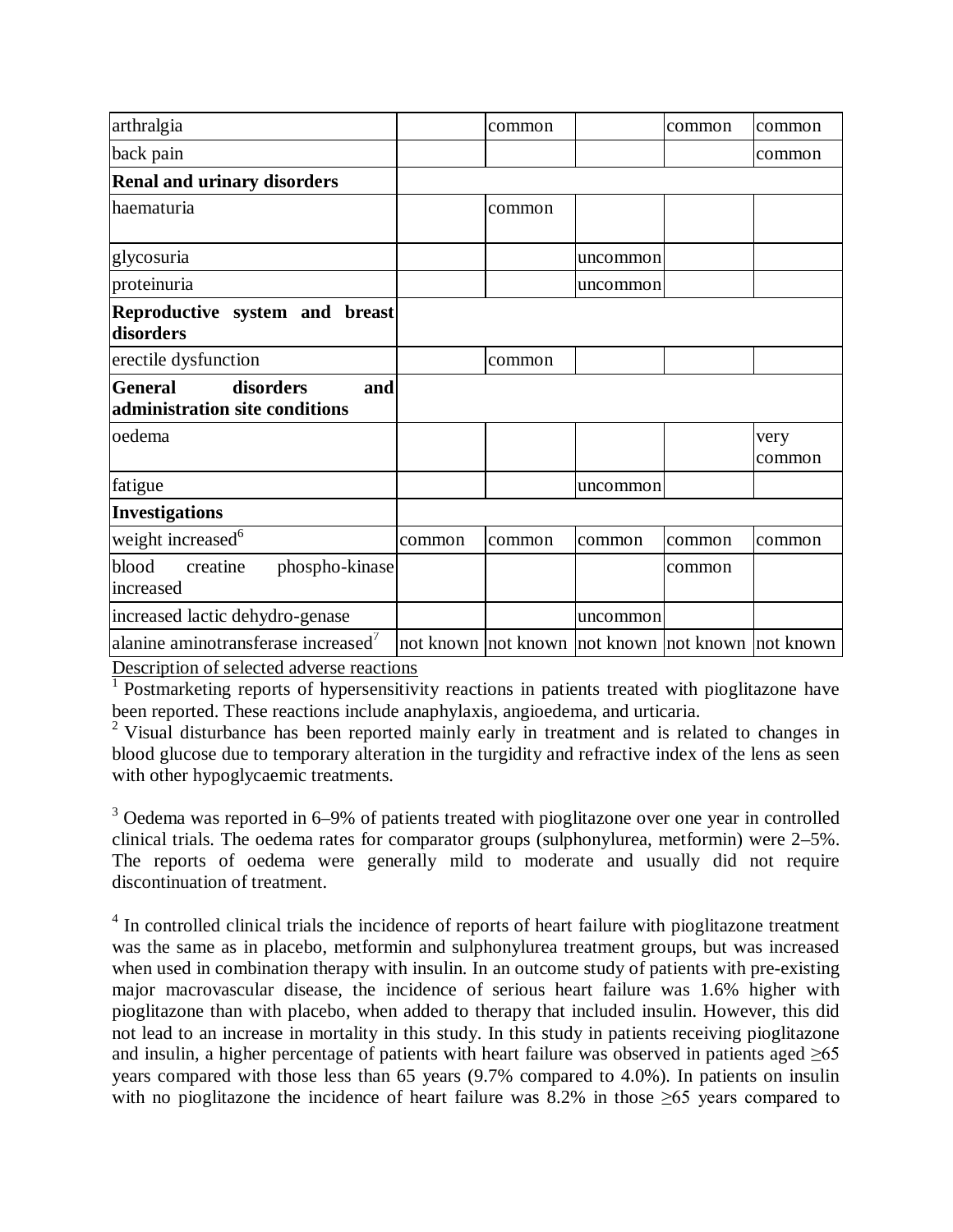4.0% in patients less than 65 years. Heart failure has been reported with marketing use of pioglitazone, and more frequently when pioglitazone was used in combination with insulin or in patients with a history of cardiac failure.

<sup>5</sup> A pooled analysis was conducted of adverse reactions of bone fractures from randomised, comparator controlled, double blind clinical trials in over 8100 patients in the pioglitazonetreated groups and 7400 in the comparator-treated groups of up to 3.5 years duration. A higher rate of fractures was observed in women taking pioglitazone (2.6%) versus comparator (1.7%). No increase in fracture rates was observed in men treated with pioglitazone (1.3%) versus comparator (1.5%).

In the 3.5 year PROactive study, 44/870 (5.1%) of pioglitazone-treated female patients experienced fractures compared to 23/905 (2.5%) of female patients treated with comparator. No increase in fracture rates was observed in men treated with pioglitazone (1.7%) versus comparator (2.1%).

<sup>6</sup> In active comparator controlled trials mean weight increase with pioglitazone given as monotherapy was 2–3 kg over one year. This is similar to that seen in a sulphonylurea active comparator group. In combination trials pioglitazone added to metformin resulted in mean weight increase over one year of 1.5 kg and added to a sulphonylurea of 2.8 kg. In comparator groups addition of sulphonylurea to metformin resulted in a mean weight gain of 1.3 kg and addition of metformin to a sulphonylurea a mean weight loss of 1.0 kg.

 $<sup>7</sup>$  In clinical trials with pioglitazone the incidence of elevations of ALT greater than three times</sup> the upper limit of normal was equal to placebo but less than that seen in metformin or sulphonylurea comparator groups. Mean levels of liver enzymes decreased with treatment with pioglitazone. Rare cases of elevated liver enzymes and hepatocellular dysfunction have occurred in post-marketing experience. Although in very rare cases fatal outcome has been reported, causal relationship has not been established.

# **Metformin**

In post marketing data and in controlled clinical studies, adverse event reporting in patients treated with Metformin SR was similar in nature and severity to that reported in patients treated with METFORMIN immediate release.

During treatment initiation, the most common adverse reactions are nausea, vomiting, diarrhoea, abdominal pain and loss of appetite, which resolve spontaneously in most cases.

The following adverse reactions may occur with Glucophage SR.

Frequencies are defined as follows: very common:  $>1/10$ ; common  $\geq 1/100$ ,  $\leq 1/10$ ; uncommon  $\geq$ 1/1,000, <1/100; rare  $\geq$ 1/10,000, <1/1,000; very rare <1/10,000.

Within each frequency grouping, adverse reactions are presented in order of decreasing seriousness.

Metabolism and nutrition disorders

Very rare:

• Lactic acidosis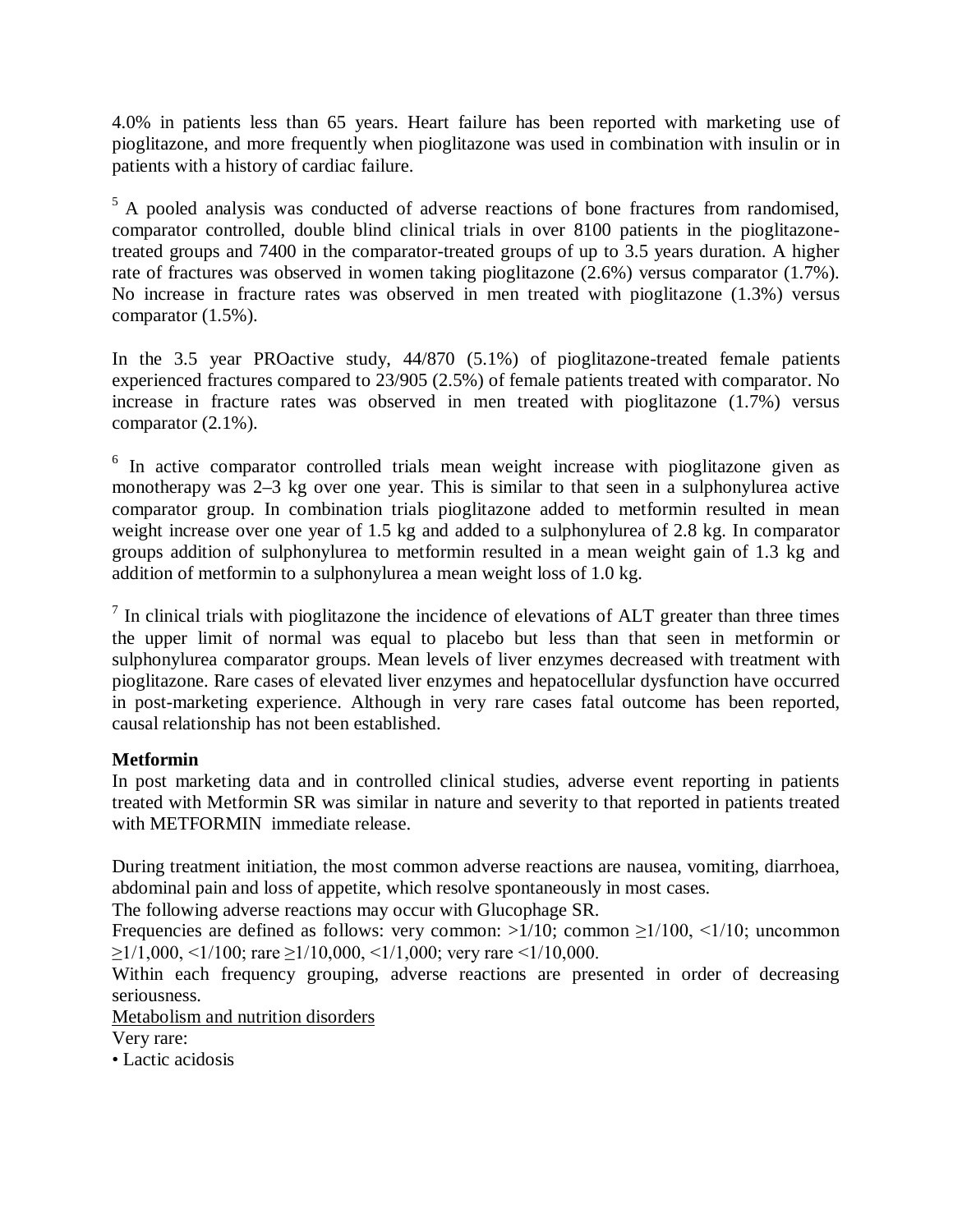• Decrease of vitamin B12 absorption with decrease of serum levels during long-term use of metformin. Consideration of such an aetiology is recommended if a patient presents with megaloblastic anaemia.

Nervous system disorders

*Common:* 

• Taste disturbance

Gastrointestinal disorders

*Very common:* 

• Gastrointestinal disorders such as nausea, vomiting, diarrhoea, abdominal pain and loss of appetite. These undesirable effects occur most frequently during initiation of therapy and resolve spontaneously in most cases. A slow increase of the dose may also improve gastrointestinal tolerability.

Hepatobiliary disorders

*Very rare*

• Isolated reports of liver function tests abnormalities or hepatitis resolving upon metformin discontinuation.

Skin and subcutaneous tissue disorders

Very rare:

• Skin reactions such as erythema, pruritus, urticaria

# **Glimepiride**

The following adverse reactions from clinical investigations were based on experience with Glimepiride and other sulfonylureas, were listed below by system organ class and in order of decreasing incidence (very common:  $\geq 1/10$ ; common:  $\geq 1/100$  to  $\leq 1/10$ ; uncommon:  $\geq 1/1,000$  to  $\langle 1/100$ ; rare:  $\geq 1/10,000$  to  $\langle 1/1,000$ ; very rare:  $\langle 1/10,000 \rangle$ , not known (cannot be estimated from the available data).

#### Blood and lymphatic system disorders

Rare: thrombocytopenia, leukopenia, granulocytopenia, agranulocytosis, erythropenia, haemolytic anaemia and pancytopenia, which are in general reversible upon discontinuation of medication. Not known: severe thrombocytopenia with platelet count less than 10,000/µl and thrombocytopenic purpura

#### Immune system disorders

Very rare: leukocytoclastic vasculitis, mild hypersensitivity reactions that may develop into serious reactions with dyspnoea, fall in blood pressure and sometimes shock.

Not known: cross-allergenicity with sulfonylureas, sulfonamides or related substances is possible.

# Metabolism and nutrition disorders

#### Rare: hypoglycaemia.

These hypoglycaemic reactions mostly occur immediately, may be severe and are not always easy to correct. The occurrence of such reactions depends, as with other hypoglycaemic therapies, on individual factors such as dietary habits and dose.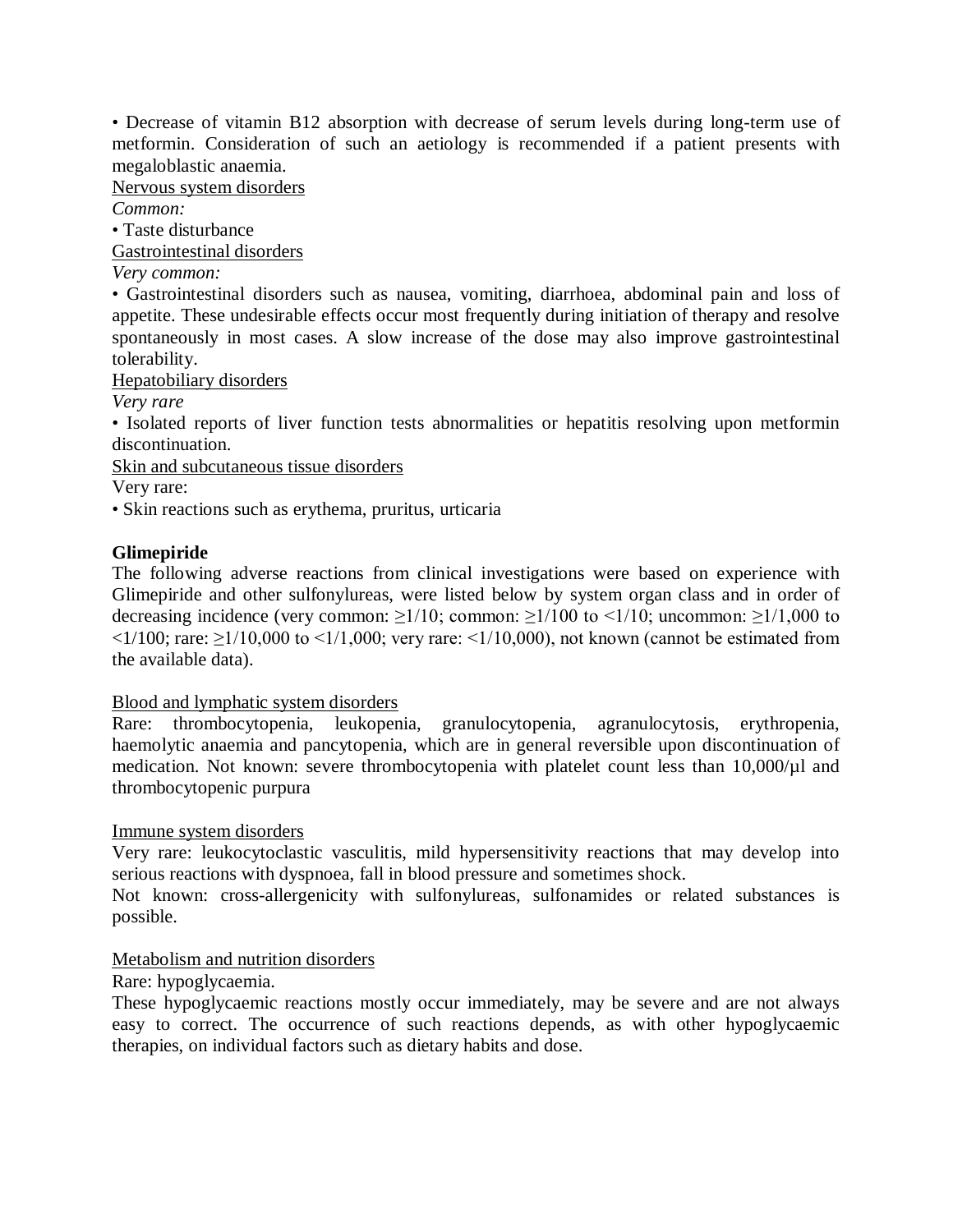#### Eye disorders

Not known: visual disturbances, transient, may occur especially on initiation of treatment, due to changes in blood glucose levels.

#### Gastrointestinal disorders

Very rare*:* nausea, vomiting, diarrhoea, abdominal distension, abdominal discomfort and abdominal pain, which seldom lead to discontinuation of therapy.

#### Hepato-biliary disorders

Not known: hepatic enzymes increased.

Very rare*:* hepatic function abnormal (e.g. with cholestasis and jaundice), hepatitis and hepatic failure.

#### Skin and subcutaneous tissue disorders

Not known: hypersensitivity reactions of the skin may occur as pruritus, rash, urticaria and photosensitivity.

#### Investigations Very rare: blood sodium decrease

#### **OVERDOSE**

#### **Pioglitazone**

In clinical studies, patients have taken pioglitazone at higher than the recommended highest dose of 45 mg daily. The maximum reported dose of 120 mg/day for four days, then 180 mg/day for seven days was not associated with any symptoms.

Hypoglycaemia may occur in combination with sulphonylureas or insulin. Symptomatic and general supportive measures should be taken in case of overdose.

#### **Metformin**

Hypoglycaemia has not been seen with metformin doses of up to 85 g, although lactic acidosis has occurred in such circumstances. High overdose or concomitant risks of metformin may lead to lactic acidosis. Lactic acidosis is a medical emergency and must be treated in hospital. The most effective method to remove lactate and metformin is haemodialysis.

#### **Glimepiride**

#### Symptoms

After ingestion of an overdose hypoglycaemia may occur, lasting from 12 to 72 hours, and may recur after an initial recovery. Symptoms may not be present for up to 24 hours after ingestion. In general observation in hospital is recommended. Nausea, vomiting and epigastric pain may occur. The hypoglycaemia may in general be accompanied by neurological symptoms like restlessness, tremor, visual disturbances, co-ordination problems, sleepiness, coma and convulsions.

#### Management

Treatment primarily consists of preventing absorption by inducing vomiting and then drinking water or lemonade with activated charcoal (adsorbent) and sodium-sulphate (laxative). If large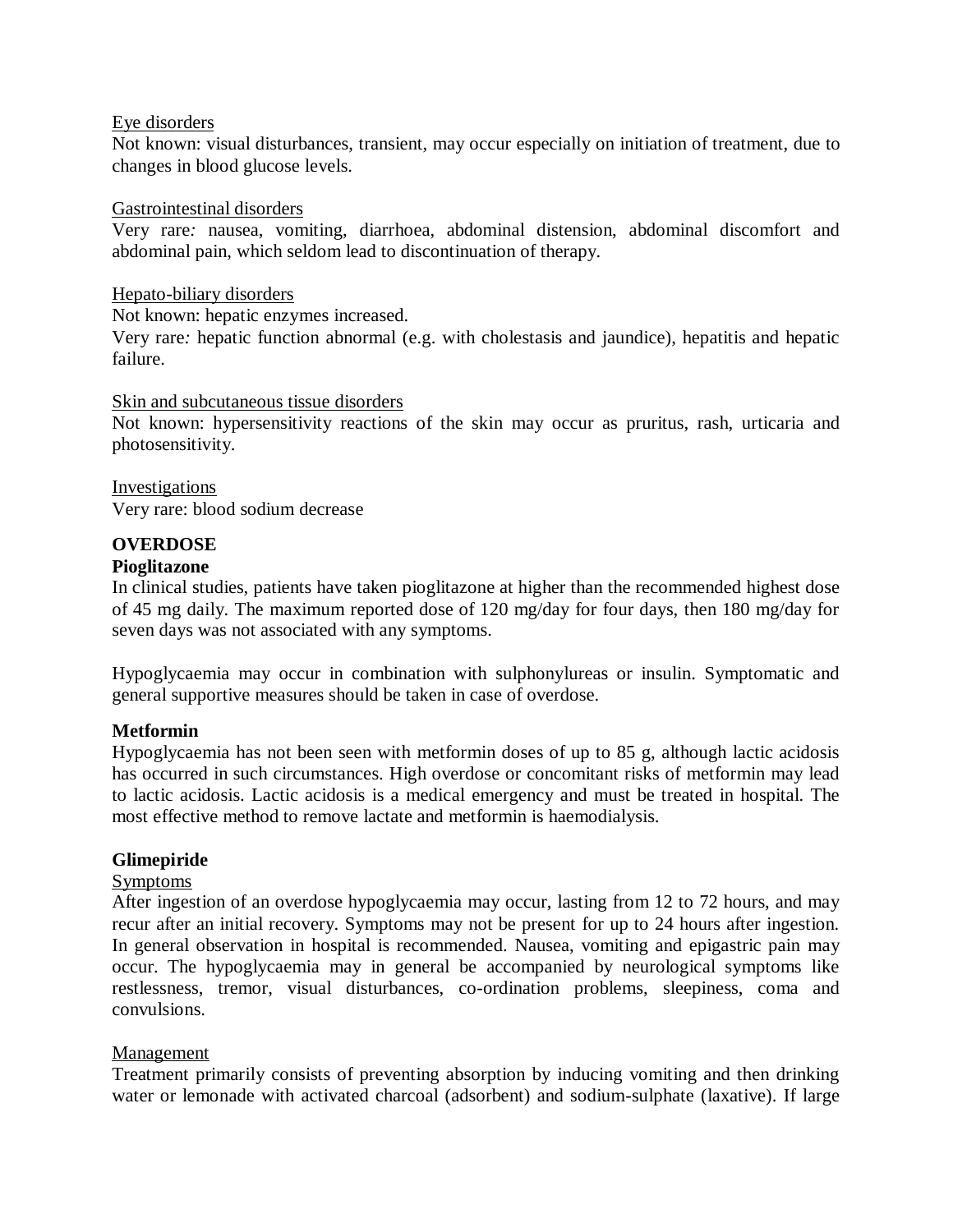quantities have been ingested, gastric lavage is indicated, followed by activated charcoal and sodium-sulphate. In case of (severe) overdose hospitalisation in an intensive care department is indicated. Start the administration of glucose as soon as possible, if necessary by a bolus intravenous injection of 50 ml of a 50% solution, followed by an infusion of a 10% solution with strict monitoring of blood glucose. Further treatment should be symptomatic.

In particular when treating hypoglycaemia due to accidental intake of glimepiride in infants and young children, the dose of glucose given must be carefully controlled to avoid the possibility of producing dangerous hyperglycaemia. Blood glucose should be closely monitored.

# **PHARMACODYNAMIC PROPERTIES**

#### **Pioglitazone**

Pharmacotherapeutic group: Drugs used in diabetes, blood glucose lowering drugs, excl. insulins; ATC code: A10BG03.

Pioglitazone effects may be mediated by a reduction of insulin resistance. Pioglitazone appears to act via activation of specific nuclear receptors (peroxisome proliferator activated receptor gamma) leading to increased insulin sensitivity of liver, fat and skeletal muscle cells in animals. Treatment with pioglitazone has been shown to reduce hepatic glucose output and to increase peripheral glucose disposal in the case of insulin resistance.

Fasting and postprandial glycaemic control is improved in patients with type 2 diabetes mellitus. The improved glycaemic control is associated with a reduction in both fasting and postprandial plasma insulin concentrations. A clinical trial of pioglitazone *vs*. gliclazide as monotherapy was extended to two years in order to assess time to treatment failure (defined as appearance of  $HbA_1 \geq 8.0\%$  after the first six months of therapy). Kaplan-Meier analysis showed shorter time to treatment failure in patients treated with gliclazide, compared with pioglitazone. At two years, glycaemic control (defined as  $HbA_{1c} < 8.0\%$ ) was sustained in 69% of patients treated with pioglitazone, compared with 50% of patients on gliclazide. In a two-year study of combination therapy comparing pioglitazone with gliclazide when added to metformin, glycaemic control measured as mean change from baseline in  $HbA_{1c}$  was similar between treatment groups after one year. The rate of deterioration of  $HbA_{1c}$  during the second year was less with pioglitazone than with gliclazide.

In a placebo controlled trial, patients with inadequate glycaemic control despite a three month insulin optimisation period were randomised to pioglitazone or placebo for 12 months. Patients receiving pioglitazone had a mean reduction in  $HbA_{1c}$  of 0.45% compared with those continuing on insulin alone, and a reduction of insulin dose in the pioglitazone treated group.

HOMA analysis shows that pioglitazone improves beta cell function as well as increasing insulin sensitivity. Two-year clinical studies have shown maintenance of this effect.

In one year clinical trials, pioglitazone consistently gave a statistically significant reduction in the albumin/creatinine ratio compared to baseline.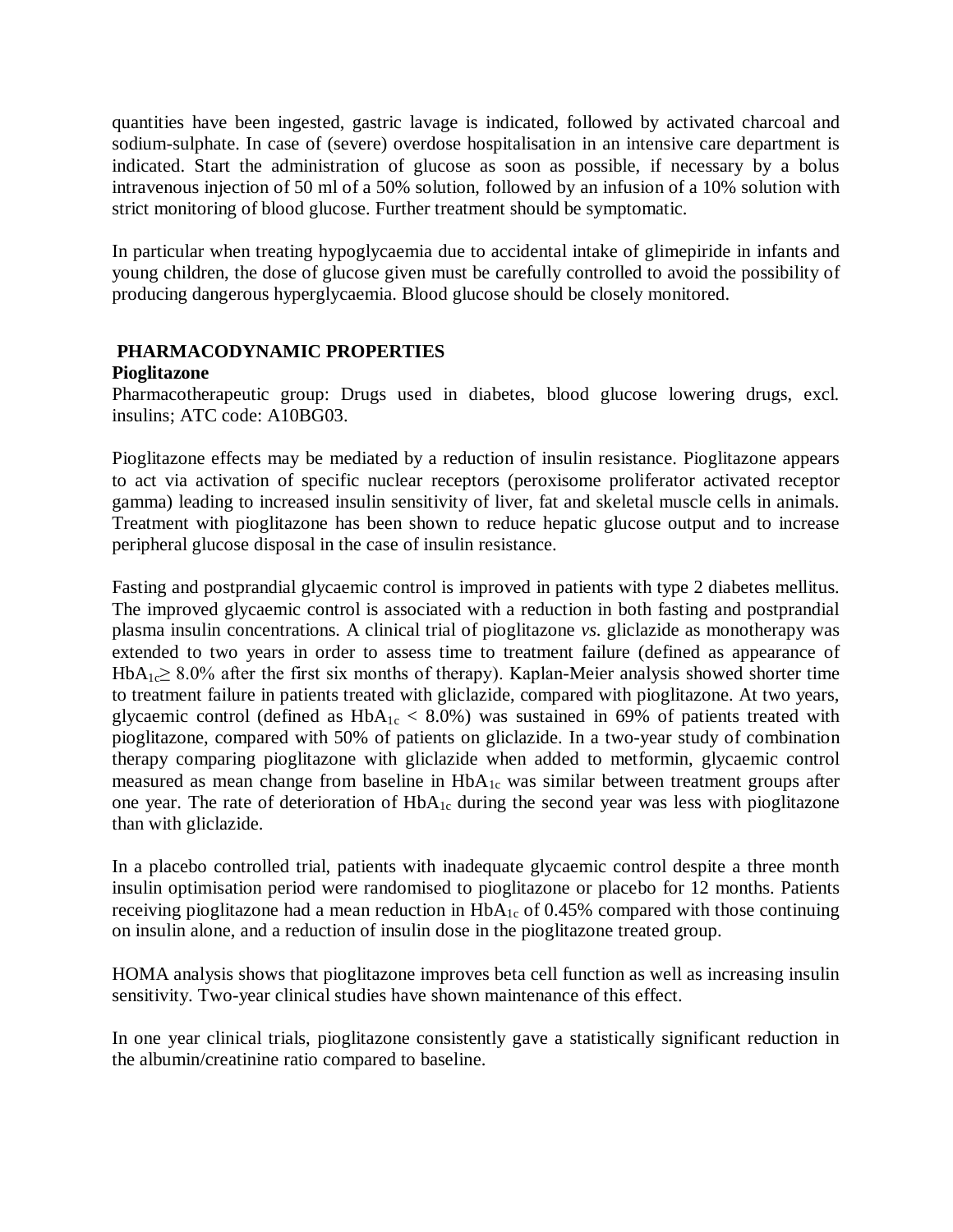The effect of pioglitazone (45 mg monotherapy *vs.* placebo) was studied in a small 18-week trial in type 2 diabetics. Pioglitazone was associated with significant weight gain. Visceral fat was significantly decreased, while there was an increase in extra-abdominal fat mass. Similar changes in body fat distribution on pioglitazone have been accompanied by an improvement in insulin sensitivity. In most clinical trials, reduced total plasma triglycerides and free fatty acids, and increased HDL-cholesterol levels were observed as compared to placebo, with small, but not clinically significant increases in LDL-cholesterol levels.

In clinical trials of up to two years duration, pioglitazone reduced total plasma triglycerides and free fatty acids, and increased HDL-cholesterol levels, compared with placebo, metformin or gliclazide. Pioglitazone did not cause statistically significant increases in LDL-cholesterol levels compared with placebo, whilst reductions were observed with metformin and gliclazide. In a 20 week study, as well as reducing fasting triglycerides, pioglitazone reduced post prandial hypertriglyceridaemia through an effect on both absorbed and hepatically synthesised triglycerides. These effects were independent of pioglitazone's effects on glycaemia and were statistically significantly different to glibenclamide.

In PROactive, a cardiovascular outcome study, 5238 patients with type 2 diabetes mellitus and pre-existing major macrovascular disease were randomised to pioglitazone or placebo in addition to existing antidiabetic and cardiovascular therapy, for up to 3.5 years. The study population had an average age of 62 years; the average duration of diabetes was 9.5 years. Approximately one third of patients were receiving insulin in combination with metformin and/or a sulphonylurea. To be eligible patients had to have had one or more of the following: myocardial infarction, stroke, percutaneous cardiac intervention or coronary artery bypass graft, acute coronary syndrome, coronary artery disease, or peripheral arterial obstructive disease. Almost half of the patients had a previous myocardial infarction and approximately 20% had had a stroke. Approximately half of the study population had at least two of the cardiovascular history entry criteria. Almost all subjects (95%) were receiving cardiovascular medicinal products (beta blockers, ACE inhibitors, angiotensin II antagonists, calcium channel blockers, nitrates, diuretics, aspirin, statins, fibrates).

Although the study failed regarding its primary endpoint, which was a composite of all-cause mortality, non-fatal myocardial infarction, stroke, acute coronary syndrome, major leg amputation, coronary revascularisation and leg revascularisation, the results suggest that there are no long-term cardiovascular concerns regarding use of pioglitazone. However, the incidences of oedema, weight gain and heart failure were increased. No increase in mortality from heart failure was observed.

#### Paediatric population

The European Medicines Agency has waived the obligation to submit the results of studies with Actos in all subsets of the paediatric population in Type 2 Diabetes Mellitus. for information on paediatric use.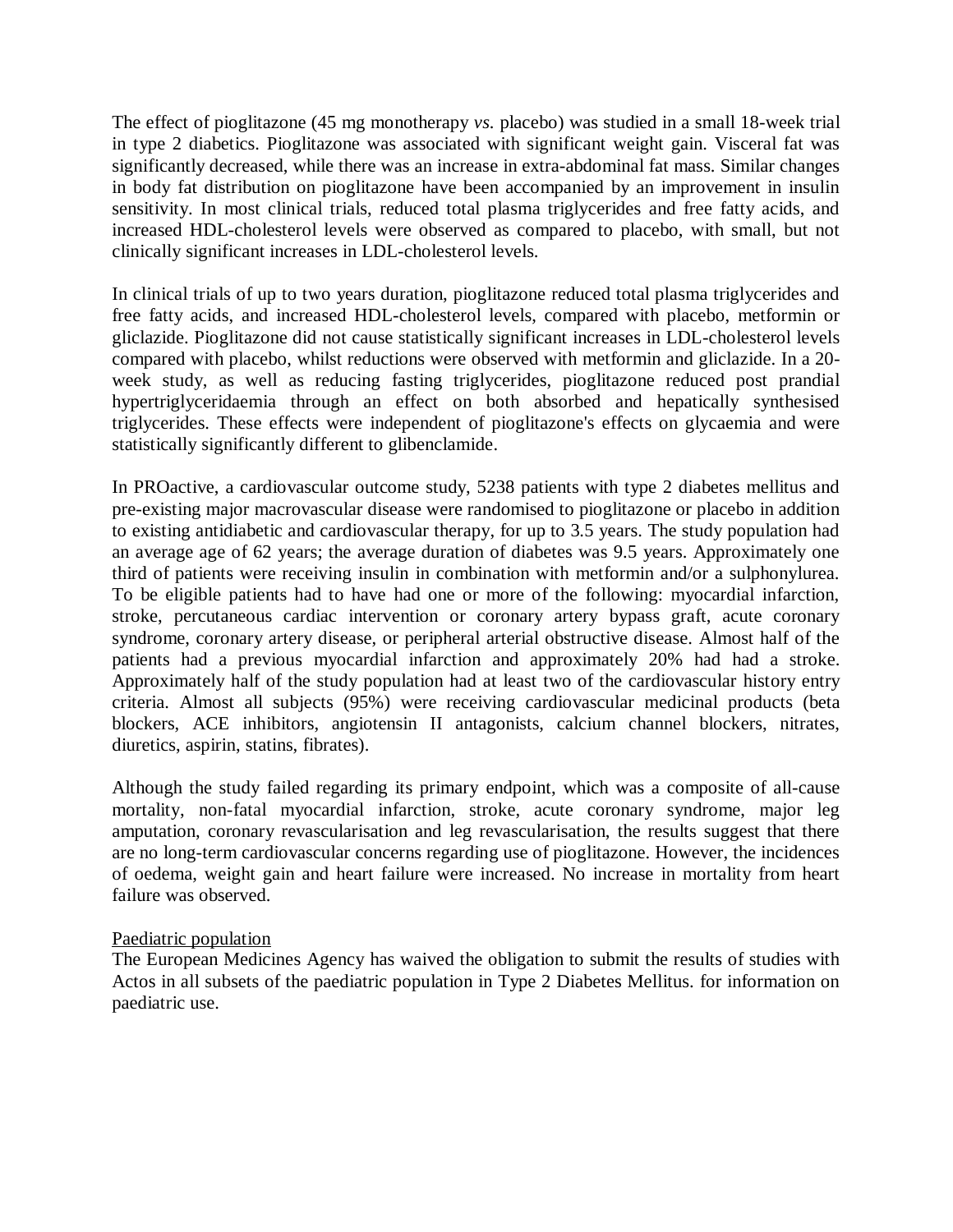#### **Pharmacokinetic properties**

#### Absorption

Following oral administration, pioglitazone is rapidly absorbed, and peak plasma concentrations of unchanged pioglitazone are usually achieved 2 hours after administration. Proportional increases of the plasma concentration were observed for doses from 2–60 mg. Steady state is achieved after 4–7 days of dosing. Repeated dosing does not result in accumulation of the compound or metabolites. Absorption is not influenced by food intake. Absolute bioavailability is greater than 80%.

#### Distribution

The estimated volume of distribution in humans is 0.25 l/kg. Pioglitazone and all active metabolites are extensively bound to plasma protein (> 99%).

#### Biotransformation

Pioglitazone undergoes extensive hepatic metabolism by hydroxylation of aliphatic methylene groups. This is predominantly via cytochrome P450 2C8 although other isoforms may be involved to a lesser degree. Three of the six identified metabolites are active (M-II, M-III, and M-IV). When activity, concentrations and protein binding are taken into account, pioglitazone and metabolite M-III contribute equally to efficacy. On this basis M-IV contribution to efficacy is approximately three-fold that of pioglitazone, whilst the relative efficacy of M-II is minimal. *In vitro* studies have shown no evidence that pioglitazone inhibits any subtype of cytochrome P450. There is no induction of the main inducible P450 isoenzymes 1A, 2C8/9, and 3A4 in man. Interaction studies have shown that pioglitazone has no relevant effect on either the pharmacokinetics or pharmacodynamics of digoxin, warfarin, phenprocoumon and metformin. Concomitant administration of pioglitazone with gemfibrozil (an inhibitor of cytochrome P450 2C8) or with rifampicin (an inducer of cytochrome P450 2C8) is reported to increase or decrease, respectively, the plasma concentration of pioglitazone.

#### Elimination

Following oral administration of radiolabelled pioglitazone to man, recovered label was mainly in faeces (55%) and a lesser amount in urine (45%). In animals, only a small amount of unchanged pioglitazone can be detected in either urine or faeces. The mean plasma elimination half-life of unchanged pioglitazone in man is 5 to 6 hours and for its total active metabolites 16 to 23 hours.

#### Elderly

Steady state pharmacokinetics are similar in patients age 65 and over and young subjects.

#### Patients with renal impairment

In patients with renal impairment, plasma concentrations of pioglitazone and its metabolites are lower than those seen in subjects with normal renal function, but oral clearance of parent substance is similar. Thus free (unbound) pioglitazone concentration is unchanged.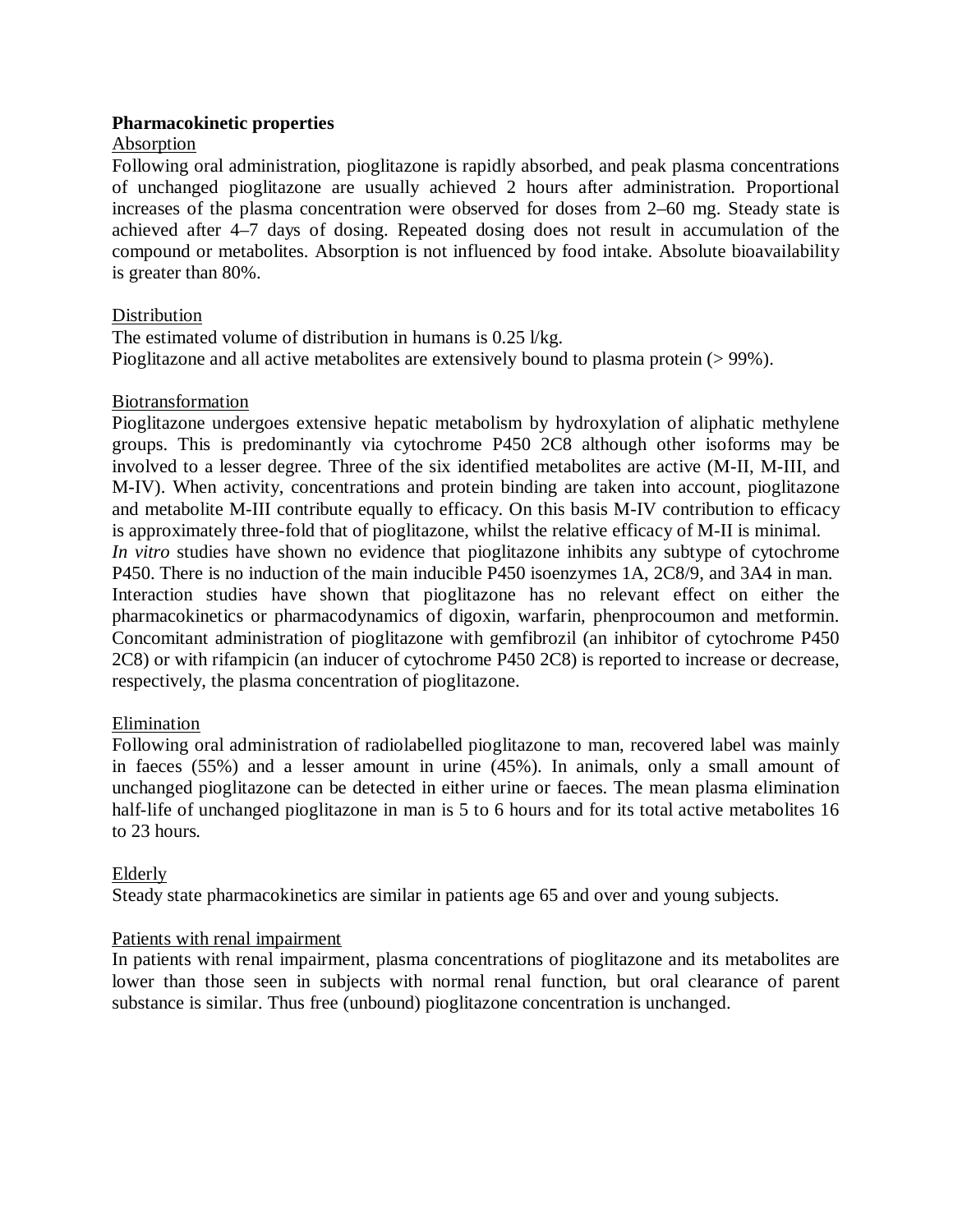#### Patients with hepatic impairment

Total plasma concentration of pioglitazone is unchanged, but with an increased volume of distribution. Intrinsic clearance is therefore reduced, coupled with a higher unbound fraction of pioglitazone.

#### **Metformin**

# ORAL ANTI-DIABETICS

(A10BA02: Gastrointestinal tract and metabolism)

Metformin is a biguanide with antihyperglycaemic effects, lowering both basal and postprandial plasma glucose. It does not stimulate insulin secretion and therefore does not produce hypoglycaemia.

#### Mechanism of action

Metformin may act via 3 mechanisms:

- reduction of hepatic glucose production by inhibiting gluconeogenesis and glycogenolysis
- in muscle, by increasing insulin sensitivity, improving peripheral glucose uptake and utilisation • and delay of intestinal glucose absorption.
- Metformin stimulates intracellular glycogen synthesis by acting on glycogen synthase.

Metformin increases the transport capacity of all types of membrane glucose transporters (GLUT).

#### Pharmacodynamic effects

In clinical studies, the major non glycemic effect of metformin is either weight stability or modest weight loss.

In humans, independently of its action on glycaemia, immediate release metformin has favourable effects on lipid metabolism. This has been shown at therapeutic doses in controlled, medium-term or long-term clinical studies: immediate release metformin reduces total cholesterol, LDL cholesterol and triglyceride levels. A similar action has not been demonstrated with the prolonged release formulation, possibly due to the evening administration, and an increase in triglycerides may occur.

#### Clinical efficacy:

The prospective randomised (UKPDS) study has established the long-term benefit of intensive blood glucose control in overweight type 2 diabetic patients treated with immediate release metformin as first-line therapy after diet failure. Analysis of the results for overweight patients treated with metformin after failure of diet alone showed:

• a significant reduction of the absolute risk of any diabetes-related complication in the metformin group (29.8 events/ 1000 patient-years) versus diet alone (43.3 events/ 1000 patientyears), p=0.0023, and versus the combined sulphonylurea and insulin monotherapy groups (40.1 events/ 1000 patient-years), p=0.0034.

• a significant reduction of the absolute risk of diabetes-related mortality: metformin 7.5 events/1000 patient-years, diet alone 12.7 events/ 1000 patient-years, p=0.017;

• a significant reduction of the absolute risk of overall mortality: metformin 13.5 events/ 1000 patient-years versus diet alone 20.6 events/ 1000 patient-years (p=0.011), and versus the combined sulphonylurea and insulin monotherapy groups 18.9 events/ 1000 patient-years  $(p=0.021);$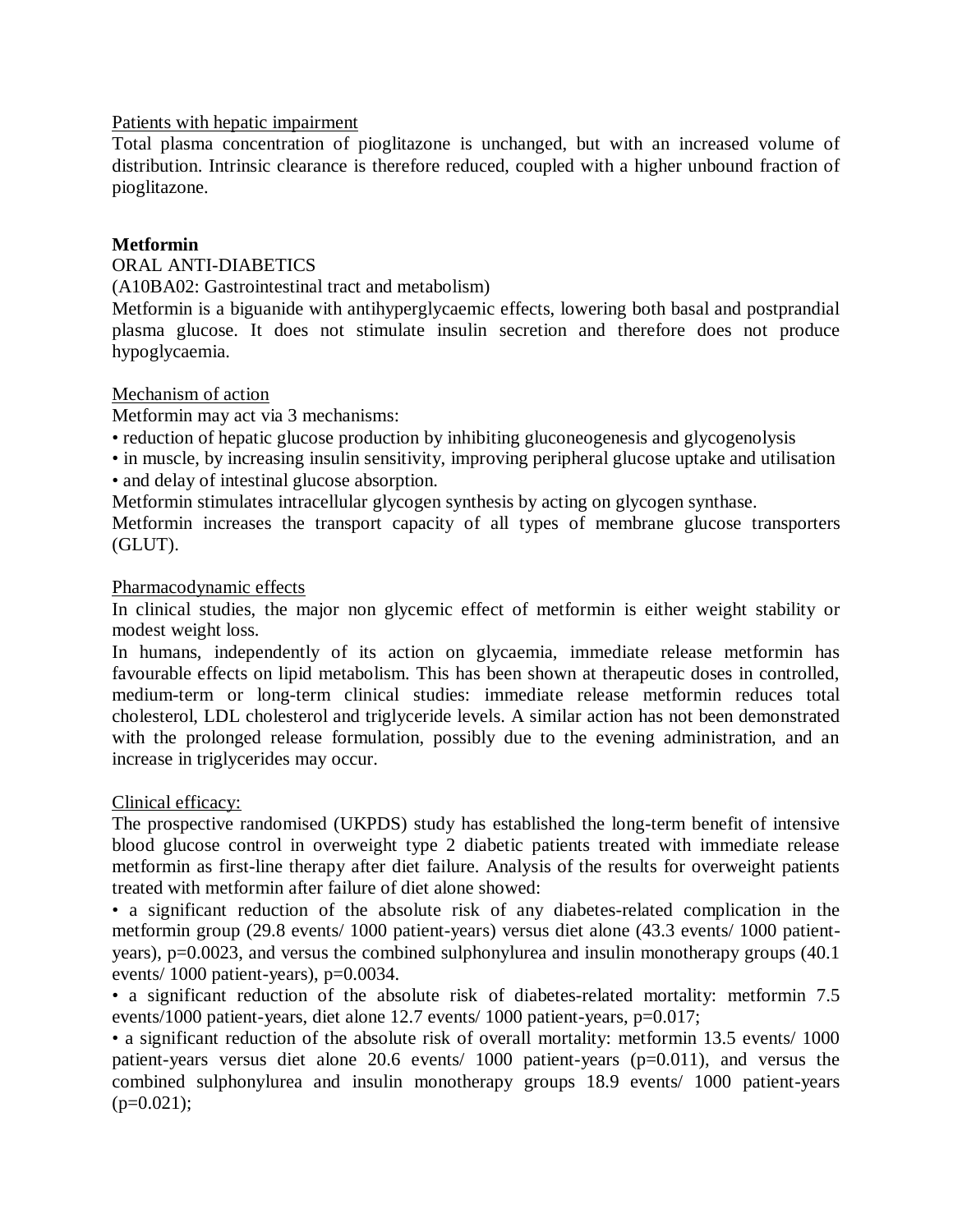• a significant reduction in the absolute risk of myocardial infarction: metformin 11 events/ 1000 patient-years, diet alone 18 events/ 1000 patient-years (p=0.01)

For metformin used as second-line therapy, in combination with a sulphonylurea, benefit regarding clinical outcome has not been shown.

In type 1 diabetes, the combination of metformin and insulin has been used in selected patients, but the clinical benefit of this combination has not been formally established.

#### **Pharmacokinetic properties**

#### Absorption

After an oral dose of the prolonged release tablet, metformin absorption is significantly delayed compared to the immediate release tablet with a Tmax at 7 hours (Tmax for the immediate release tablet is 2.5 hours).

At steady state, similar to the immediate release formulation, Cmax and AUC are not proportionally increased to the administered dose. The AUC after a single oral administration of 2000mg of metformin prolonged release tablets is similar to that observed after administration of 1000mg of metformin immediate release tablets b.i.d.

Intrasubject variability of Cmax and AUC of metformin prolonged release is comparable to that observed with metformin immediate release tablets.

When the prolonged release tablet is administered in fasting conditions the AUC is decreased by 30% (both Cmax and Tmax are unaffected).

Mean metformin absorption from the prolonged release formulation is almost not altered by meal composition.

No accumulation is observed after repeated administration of up to 2000mg of metformin as prolonged release tablets.

Following a single oral administration of 1500 mg of Metformin SR750 mg, a mean peak plasma concentration of 1193 ng/ml is achieved with a median value of 5 hours and a range of 4 to 12 hours.

Metformin SR750 mg was shown to be bioequivalent to Metformin SR500 mg at a 1500 mg dose with respect to Cmax and AUC in healthy fed and fasted subjects.

Following a single oral administration in the fed state of one tablet of Metformin SR1000 mg, a mean peak plasma concentration of 1214 ng/ml is achieved with a median time of 5 hours (range of 4 to 10 hours).

Metformin SR1000 mg was shown to be bioequivalent to Metformin SR500 mg at a 1000 mg dose with respect to Cmax and AUC in healthy fed and fasted subjects.

When the 1000 mg prolonged release tablet is administered in fed conditions the AUC is increased by 77% (Cmax is increased by 26% and Tmax is slightly prolonged by about 1 hour).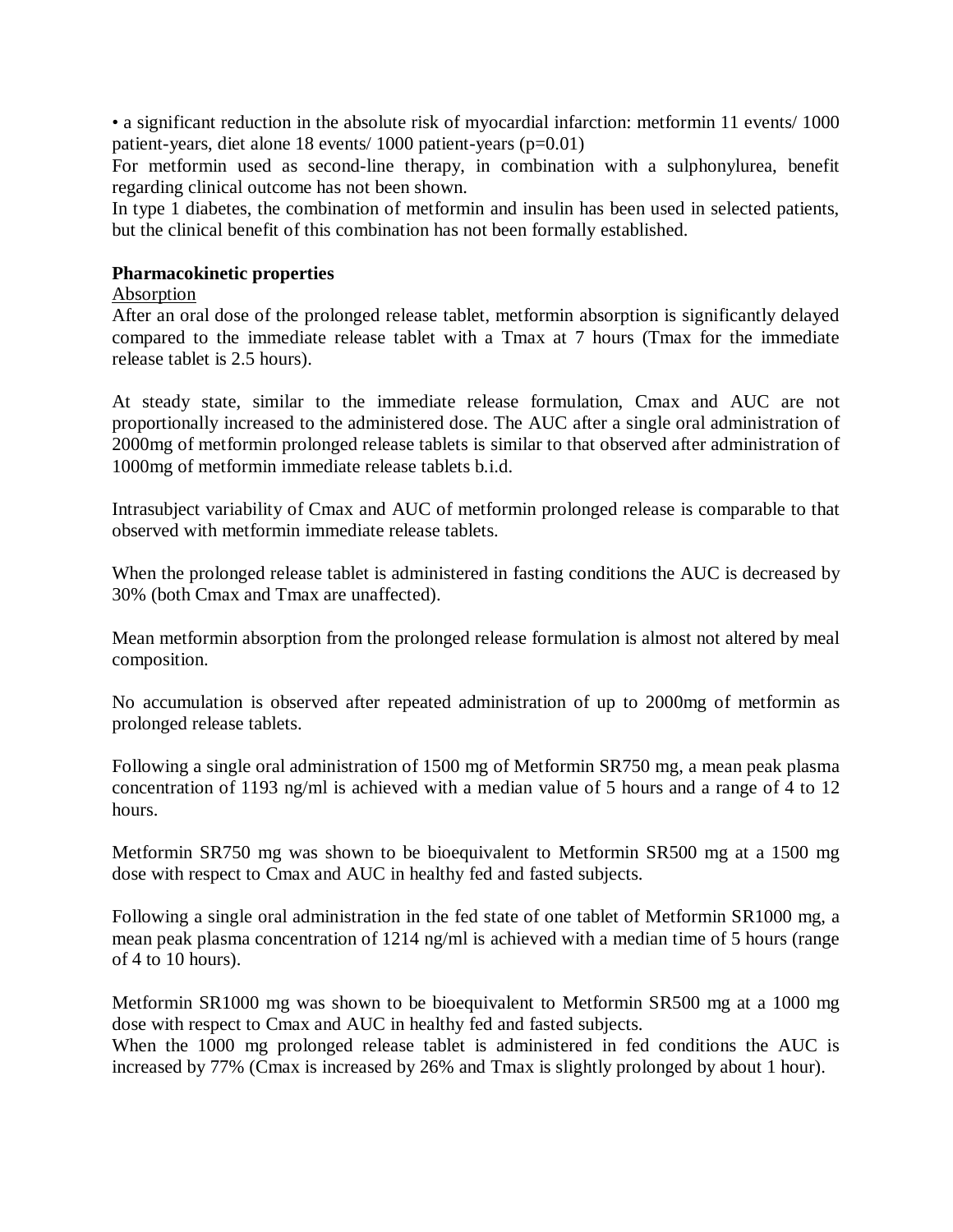#### **Distribution**

Plasma protein binding is negligible. Metformin partitions into erythrocytes. The blood peak is lower than the plasma peak and appears at approximately the same time. The red blood cells most likely represent a secondary compartment of distribution. The mean Vd ranged between 63-  $276 L$ 

# **Metabolism**

Metformin is excreted unchanged in the urine. No metabolites have been identified in humans.

#### **Elimination**

Renal clearance of metformin is  $> 400$  ml/min, indicating that metformin is eliminated by glomerular filtration and tubular secretion. Following an oral dose, the apparent terminal elimination half-life is approximately 6.5 hours.

When renal function is impaired, renal clearance is decreased in proportion to that of creatinine and thus the elimination half-life is prolonged, leading to increased levels of metformin in plasma.

# Characteristics in specific groups of patients

Renal impairment

The available data in subjects with moderate renal insufficiency are scarce and no reliable estimation of the systemic exposure to metformin in this subgroup as compared to subjects with normal renal function could be made. Therefore, the dose adaptation should be made upon clinical efficacy/tolerability considerations.

#### **Glimepiride**

#### **Pharmacodynamic properties**

Pharmacotherapeutic group: Blood glucose lowering drugs, excl. insulins: Sulfonamides, urea derivatives. ATC Code: A10B B12.

Glimepiride is an orally active hypoglycaemic substance belonging to the sulfonylurea group. It may be used in non-insulin dependent diabetes mellitus.

Glimepiride acts mainly by stimulating insulin release from pancreatic beta cells.

As with other sulfonylureas this effect is based on an increase of responsiveness of the pancreatic beta cells to the physiological glucose stimulus. In addition, glimepiride seems to have pronounced extrapancreatic effects also postulated for other sulfonylureas.

#### Insulin release

Sulfonylureas regulate insulin secretion by closing the ATP-sensitive potassium channel in the beta cell membrane. Closing the potassium channel induces depolarisation of the beta cell and results - by opening of calcium channels - in an increased influx of calcium into the cell. This leads to insulin release through exocytosis.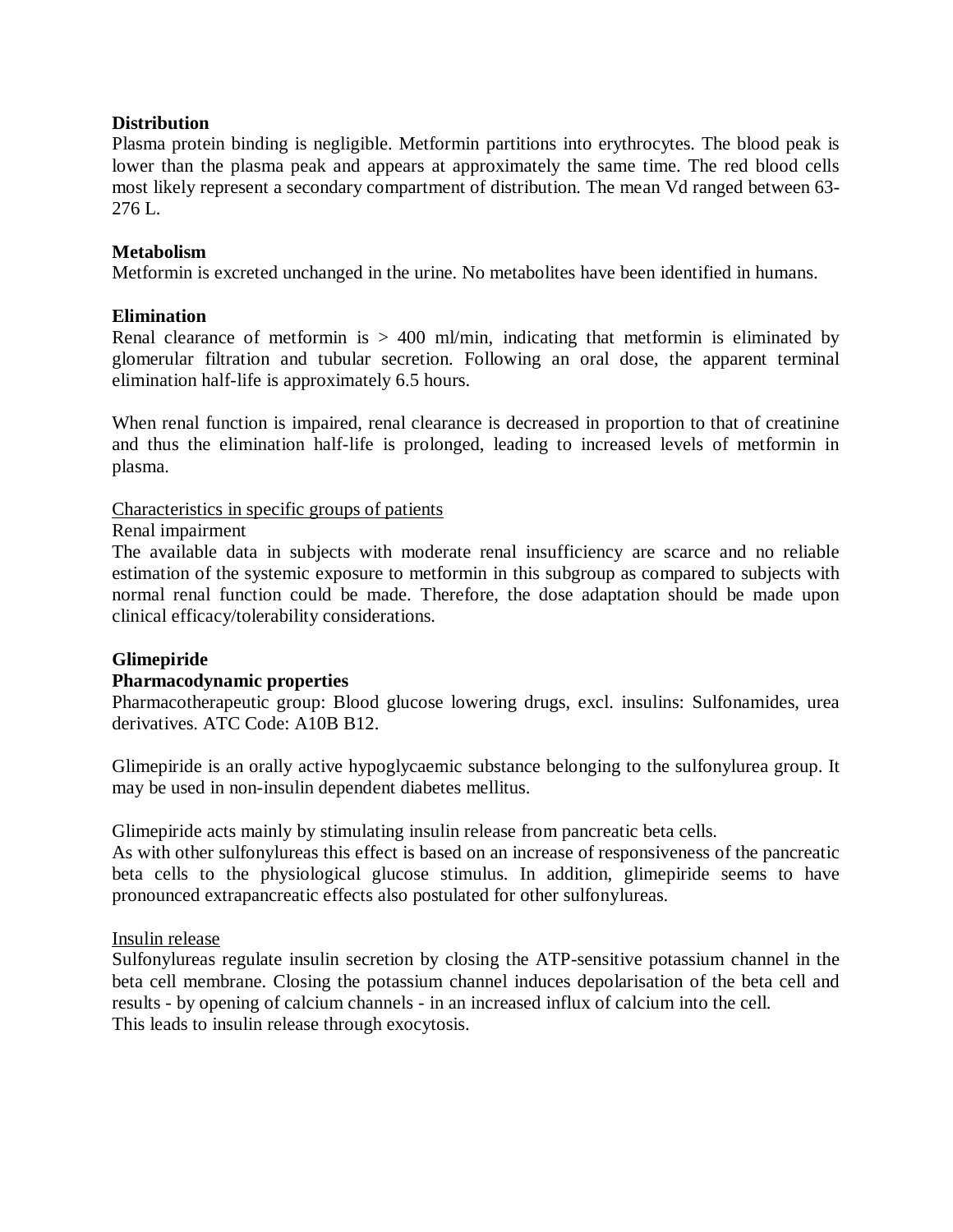Glimepiride binds with a high exchange rate to a beta cell membrane protein which is associated with the ATP-sensitive potassium channel but which is different from the usual sulfonylurea binding site.

# Extrapancreatic activity

The extrapancreatic effects are for example an improvement of the sensitivity of the peripheral tissue for insulin and a decrease of the insulin uptake by the liver.

The uptake of glucose from blood into peripheral muscle and fat tissues occurs via special transport proteins, located in the cells membrane. The transport of glucose in these tissues is the rate limiting step in the use of glucose. Glimepiride increases very rapidly the number of active glucose transport molecules in the plasma membranes of muscle and fat cells, resulting in stimulated glucose uptake.

Glimepiride increases the activity of the glycosyl-phosphatidylinositol-specific phospholipase C which may be correlated with the drug-induced lipogenesis and glycogenesis in isolated fat and muscle cells.

Glimepiride inhibits the glucose production in the liver by increasing the intracellular concentration of fructose-2, 6-bisphosphate, which in its turn inhibits the gluconeogenesis. General

In healthy persons, the minimum effective oral dose is approximately 0.6 mg. The effect of glimepiride is dose-dependent and reproducible. The physiological response to acute physical exercise, reduction of insulin secretion, is still present under glimepiride.

There was no significant difference in effect regardless of whether the medicinal product was given 30 minutes or immediately before a meal. In diabetic patients, good metabolic control over 24 hours can be achieved with a single daily dose.

Although the hydroxy metabolite of glimepiride caused a small but significant decrease in serum glucose in healthy persons, it accounts for only a minor part of the total drug effect.

#### Combination therapy with metformin

Improved metabolic control for concomitant glimepiride therapy compared to metformin alone in patients not adequately controlled with the maximum dosage of metformin has been shown in one study.

#### Combination therapy with insulin

Data for combination therapy with insulin are limited. In patients not adequately controlled with the maximum dosage of glimepiride, concomitant insulin therapy can be initiated. In two studies, the combination achieved the same improvement in metabolic control as insulin alone; however, a lower average dose of insulin was required in combination therapy.

#### Special populations

#### Paediatric population

An active controlled clinical trial (glimepiride up to 8 mg daily or metformin up to 2,000 mg daily) of 24 weeks duration was performed in 285 children (8-17 years of age) with type 2 diabetes.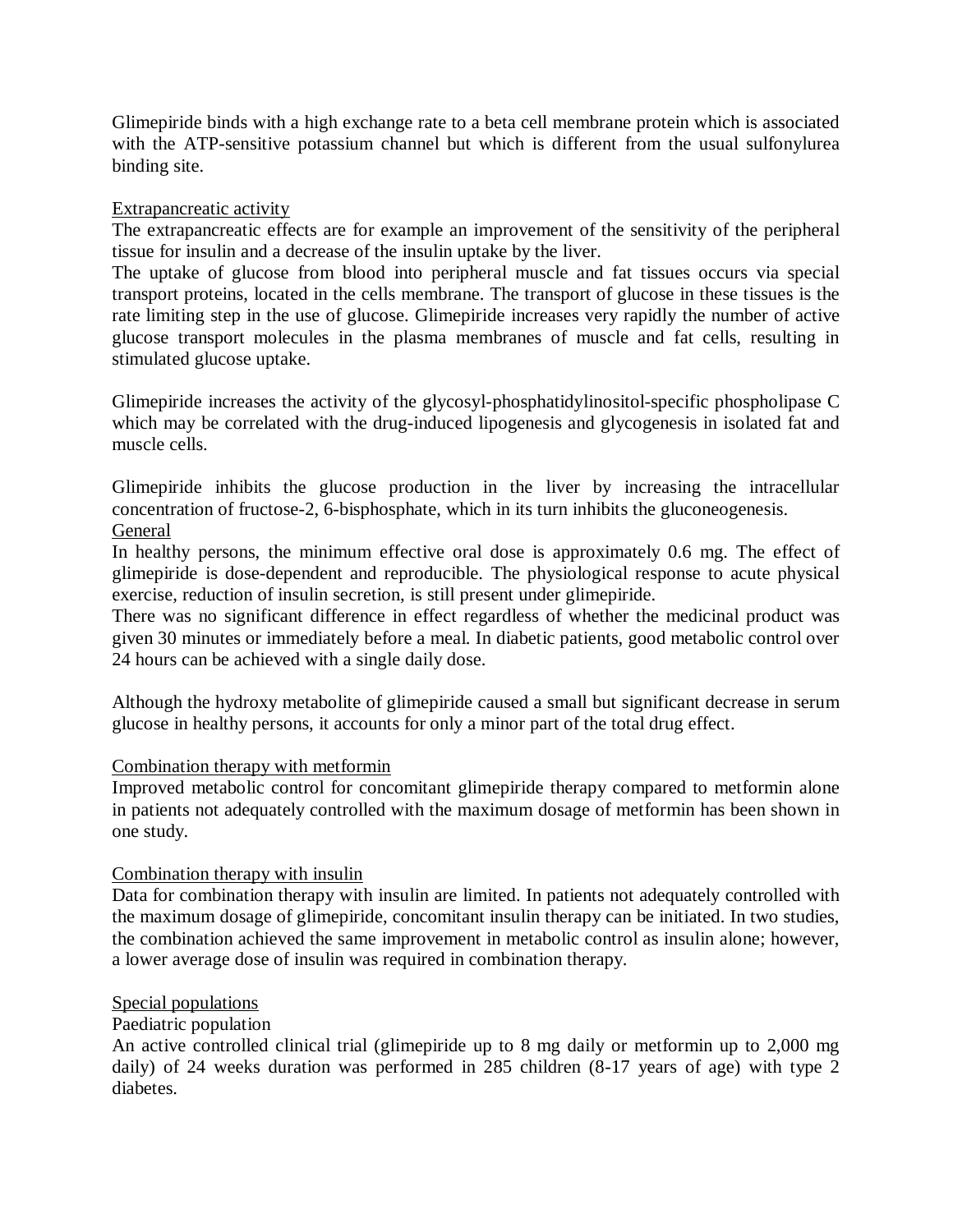Both glimepiride and metformin exhibited a significant decrease from baseline in  $HbA_{1c}$ (glimepiride -0.95 (se 0.41); metformin -1.39 (se 0.40)). However, glimepiride did not achieve the criteria of non-inferiority to metformin in mean change from baseline of  $HbA_{1c}$ . The difference between treatments was 0.44% in favour of metformin. The upper limit (1.05) of the 95% confidence interval for the difference was not below the 0.3% non-inferiority margin.

Following glimepiride treatment, there were no new safety concerns noted in children compared to adult patients with type 2 diabetes mellitus. No long-term efficacy and safety data are available in paediatric patients.

#### **Pharmacokinetic properties**

#### Absorption

The bioavailability of glimepiride after oral administration is complete. Food intake has no relevant influence on absorption, only absorption rate is slightly diminished. Maximum serum concentrations ( $C_{\text{max}}$ ) are reached approx. 2.5 hours after oral intake (mean 0.3 µg/ml during multiple dosing of 4 mg daily) and there is a linear relationship between dose and both  $C_{max}$  and AUC (area under the time/concentration curve).

#### Distribution

Glimepiride has a very low distribution volume (approx. 8.8 litres) which is roughly equal to the albumin distribution space, high protein binding (>99%), and a low clearance (approx. 48 ml/min).

In animals, glimepiride is excreted in milk. Glimepiride is transferred to the placenta. Passage of the blood brain barrier is low.

#### Biotransformation and elimination

Mean dominant serum half-life, which is of relevance for the serum concentrations under multiple-dose conditions, is about 5 to 8 hours. After high doses, slightly longer half-lives were noted.

After a single dose of radiolabelled glimepiride, 58% of the radioactivity was recovered in the urine, and 35% in the faeces. No unchanged substance was detected in the urine. Two metabolites - most probably resulting from hepatic metabolism (major enzyme is CYP2C9) were identified both in urine and faeces: the hydroxy derivative and the carboxy derivative. After oral administration of glimepiride, the terminal half-lives of these metabolites were 3 to 6 and 5 to 6 hours respectively.

Comparison of single and multiple once-daily dosing revealed no significant differences in pharmacokinetics, and the intraindividual variability was very low. There was no relevant accumulation.

#### Special populations

Pharmacokinetics were similar in males and females, as well as in young and elderly (above 65 years) patients. In patients with low creatinine clearance, there was a tendency for glimepiride clearance to increase and for average serum concentrations to decrease, most probably resulting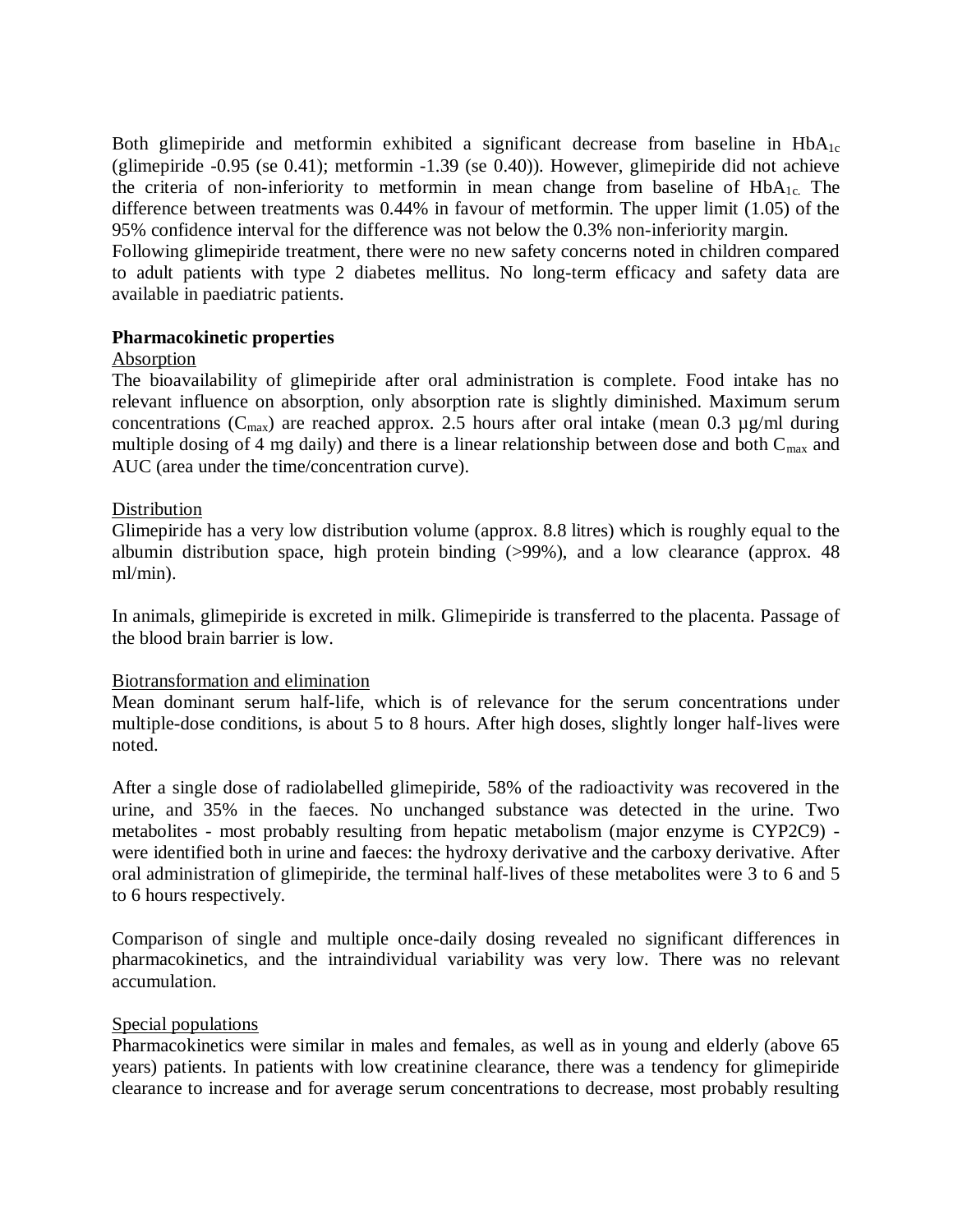from a more rapid elimination because of lower protein binding. Renal elimination of the two metabolites was impaired. Overall no additional risk of accumulation is to be assumed in such patients.

Pharmacokinetics in five non-diabetic patients after bile duct surgery were similar to those in healthy persons.

# *Paediatric population*

A fed study investigating the pharmacokinetics, safety, and tolerability of a 1 mg single dose of glimepiride in 30 paediatric patients (4 children aged 10-12 years and 26 children aged 12-17 years) with type 2 diabetes showed mean AUC<sub>(0-last)</sub>, Cmax and  $t_{1/2}$  similar to that previously observed in adults.

# **PRECLINICAL SAFETY DATA**

#### **Pioglitazone**

In toxicology studies, plasma volume expansion with haemodilution, anaemia, and reversible eccentric cardiac hypertrophy was consistently apparent after repeated dosing of mice, rats, dogs, and monkeys. In addition, increased fatty deposition and infiltration were observed. These findings were observed across species at plasma concentrations  $\leq 4$  times the clinical exposure. Foetal growth restriction was apparent in animal studies with pioglitazone. This was attributable to the action of pioglitazone in diminishing the maternal hyperinsulinaemia and increased insulin resistance that occurs during pregnancy thereby reducing the availability of metabolic substrates for foetal growth.

Pioglitazone was devoid of genotoxic potential in a comprehensive battery of *in vivo* and *in vitro* genotoxicity assays. An increased incidence of hyperplasia (males and females) and tumours (males) of the urinary bladder epithelium was apparent in rats treated with pioglitazone for up to 2 years.

The formation and presence of urinary calculi with subsequent irritation and hyperplasia was postulated as the mechanistic basis for the observed tumourigenic response in the male rat. A 24-month mechanistic study in male rats demonstrated that administration of pioglitazone resulted in an increased incidence of hyperplastic changes in the bladder. Dietary acidification significantly decreased but did not abolish the incidence of tumours. The presence of microcrystals exacerbated the hyperplastic response but was not considered to be the primary cause of hyperplastic changes. The relevance to humans of the tumourigenic findings in the male rat cannot be excluded.

There was no tumourigenic response in mice of either sex. Hyperplasia of the urinary bladder was not seen in dogs or monkeys treated with pioglitazone for up to 12 months.

In an animal model of familial adenomatous polyposis (FAP), treatment with two other thiazolidinediones increased tumour multiplicity in the colon. The relevance of this finding is unknown.

Environmental Risk Assessment (ERA):

No environmental impact is anticipated from the clinical use of pioglitazone.